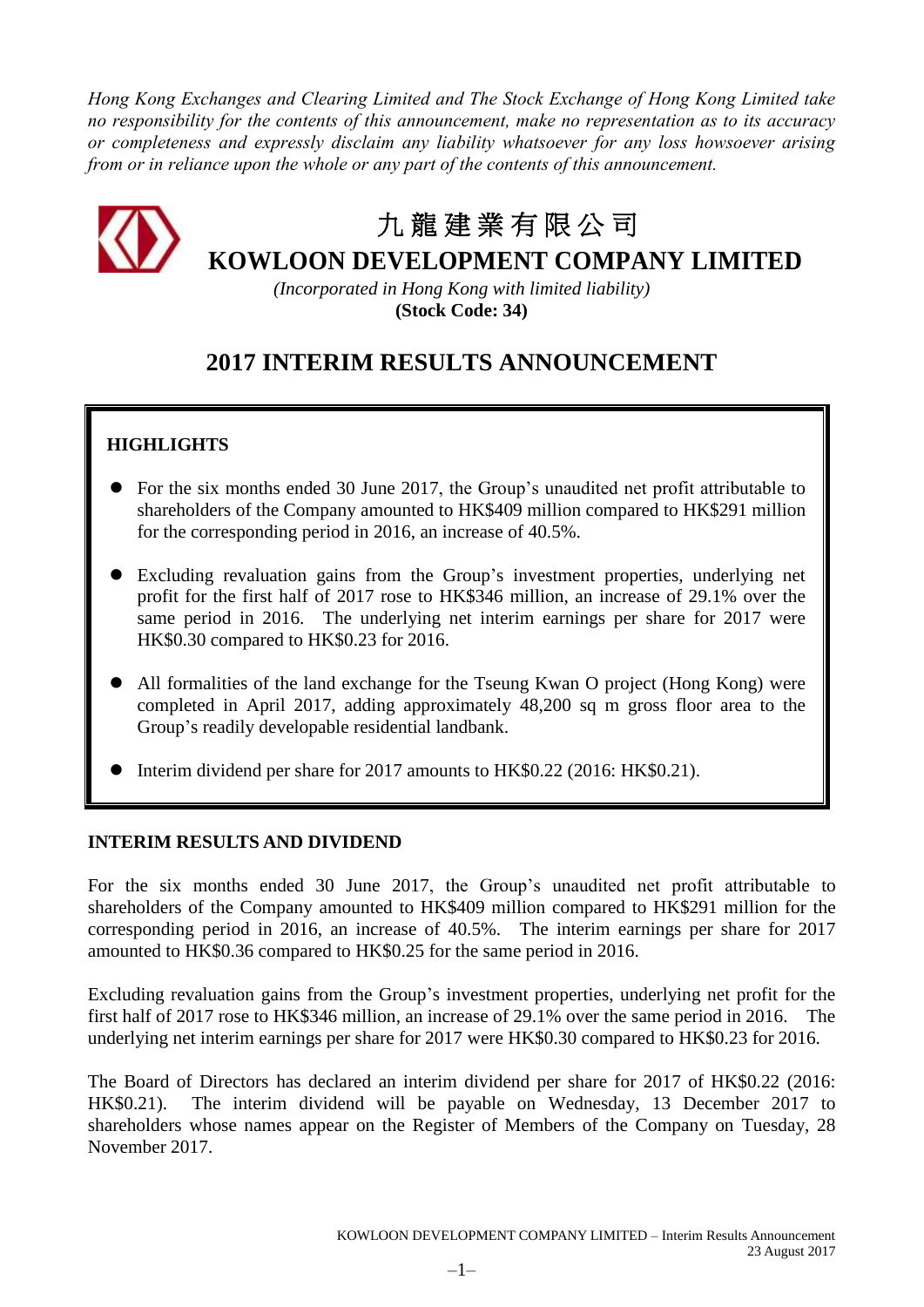### **MARKET OVERVIEW AND BUSINESS REVIEW**

In Hong Kong, while the government imposed further cooling measures on the property market to prevent it from overheating, transacted prices have far exceeded market expectations at recent government land auctions. Together with prevailing low interest rates, buyers' expectation of further property price increases has been boosted considerably. As a result, both transaction volumes and transacted prices in the primary residential market rose in the first half of 2017 compared to the same period in 2016, with transacted prices for both residential and office hitting new record highs.

In Mainland China, as a result of the imposition of further restrictive measures on the property markets in the first- and second-tier cities by the government, the rate of increase in transacted residential prices slowed in these cities in the first half of 2017. However, those third- and fourth-tier cities with mild home-buying restrictions recorded increases, in different degrees in the transacted residential prices as well as transaction volumes.

In Macau, overall sentiment and sales activity in both commercial and residential property markets continued to improve, with particularly the residential transaction volumes and transacted prices recording considerable increases in the first half of 2017. However, the Monetary Authority of Macau tightened mortgage lending in May 2017 to prevent the property market from overheating, with guidelines issued to banks on a reduction of the mortgage coverage ratios for purchasers. As a result, residential transaction volumes fell substantially in June 2017 from the levels in the previous month. In addition, lawmakers have recently passed certain amendments to the Rental Bill, which will likely reduce property investors' appetite.

### *Development Property Sales*

In Hong Kong, the Group did not launch any new development projects for sale/presale for the period under review and continued to promote the sale of a small number of remaining residential units of its existing development projects in Hong Kong Island and Kowloon. For the period under review, the Group's presales/sales from its development projects in Hong Kong exceeded HK\$600 million.

In Mainland China, total presales/sales of the Group's projects exceeded RMB2.9 billion for the first half of 2017, with presales/sales attributable to the Group of approximately RMB1.8 billion (approximately HK\$2.1 billion).

In Macau, in respect of the La Marina development project (Lotes  $T + T1$ ), with continuing efforts in expediting construction, all works were completed and the occupation permit was obtained on 3 July 2017. Refinement works for the project have been carried out and are currently making good progress. For the period under review, the Group did not launch any presales/sales in Macau and therefore no sales were recorded for the period ended 30 June 2017.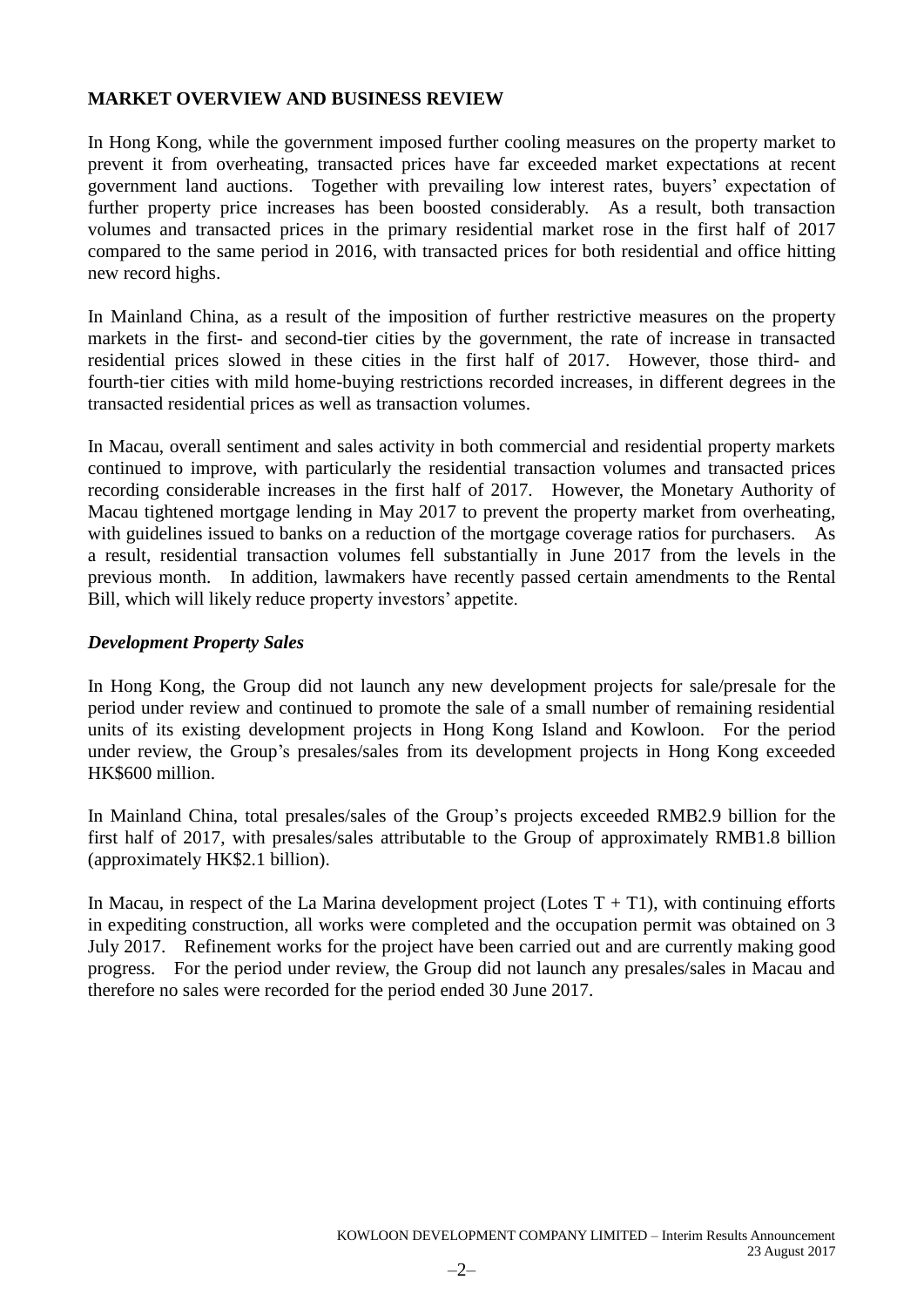With respect to the Pearl Horizon development project (Lote P) in Macau, Polytex Corporation Limited ("PCL"), the registered owner of the property of the project and a wholly-owned subsidiary of the ultimate holding company of the Company, has applied to the Courts of Macau to claim for compensation of time. If the applications are ultimately declined, the Macau Government would have a right to resume the land without any compensation to its owner. Nevertheless, based on the opinions provided by the Group's legal counsel, it is believed that PCL has strong legal grounds to obtain confirmation from the Courts of Macau that the administrative delays had been caused by the relevant government authorities and therefore PCL is entitled to obtain compensation of time to enable it to complete the project. Currently, the Group is still awaiting a hearing date to be fixed by the Courts of Macau for the legal proceedings.

### *Property Development*

In Hong Kong, all formalities of the land exchange for Tseung Kwan O Town Lot No. 121 located in Area 85, Tseung Kwan O, Sai Kung, New Territories were completed on 18 April 2017 and the site is now wholly-owned by the Group, adding approximately 48,200 sq m gross floor area ("GFA") to its readily developable residential landbank.

As of 30 June 2017, the Group's landbank for development amounted to approximately 4.5 million sq m of attributable GFA. The Group's major property projects under planning and development are set out as follows:

| <b>Property</b><br>Project | District/<br>City         | <b>Usage</b>  | Approx.<br><b>Total Site</b> | Approx.<br>Total   | Approx.<br><b>Total GFA</b> | Group's<br><b>Interest</b> | <b>Status</b>    | <b>Expected Date of</b><br>Completion |
|----------------------------|---------------------------|---------------|------------------------------|--------------------|-----------------------------|----------------------------|------------------|---------------------------------------|
|                            |                           |               | Area                         | <b>GFA</b>         | Booked <sup>*</sup>         |                            |                  |                                       |
|                            |                           |               | $(sq \, \text{m})$           | $(sq \, \text{m})$ | $(sq \, \text{m})$          |                            |                  |                                       |
| <b>Hong Kong</b>           |                           |               |                              |                    |                             |                            |                  |                                       |
| <b>Upper East</b>          | Hung Hom,                 | Residential & | 4,038                        | 34,100             |                             | 100%                       | Superstructure   | 2018                                  |
|                            | Kowloon                   | commercial    |                              |                    |                             |                            | work in progress |                                       |
|                            |                           |               |                              |                    |                             |                            |                  |                                       |
| 63 Pokfulam                | Sai Ying Pun,             | Residential & | 1,388                        | 12,200             |                             | 100%                       | Foundation work  | 2020                                  |
|                            | Hong Kong                 | retail        |                              |                    |                             |                            | in progress      |                                       |
|                            |                           |               |                              |                    |                             |                            |                  |                                       |
| Lei Yue Mun                | Lei Yue Mun,              | Residential & | 3,240                        | 29,200             |                             | 100%                       | Superstructure   | 2019                                  |
|                            | Kowloon                   | retail        |                              |                    |                             |                            | work in progress |                                       |
|                            |                           |               |                              |                    |                             |                            |                  |                                       |
| Tseung Kwan                | Sai Kung,                 | Residential   | 9,635                        | 48,200             |                             | 100%                       | Design stage     | 2022                                  |
| $\Omega$                   | <b>New</b><br>Territories |               |                              |                    |                             |                            |                  |                                       |
|                            |                           |               |                              |                    |                             |                            |                  |                                       |
| Clear Water                | Ngau Chi                  | Residential & | 19,335                       | 196,400            |                             | 100%                       | Land premium     | To be determined                      |
| Bay Road                   | Wan.                      | commercial    |                              |                    |                             |                            | negotiation      |                                       |
|                            | Kowloon                   |               |                              |                    |                             |                            | in progress      |                                       |
|                            |                           |               |                              |                    |                             |                            |                  |                                       |

### *Major Property Projects under Planning and Development*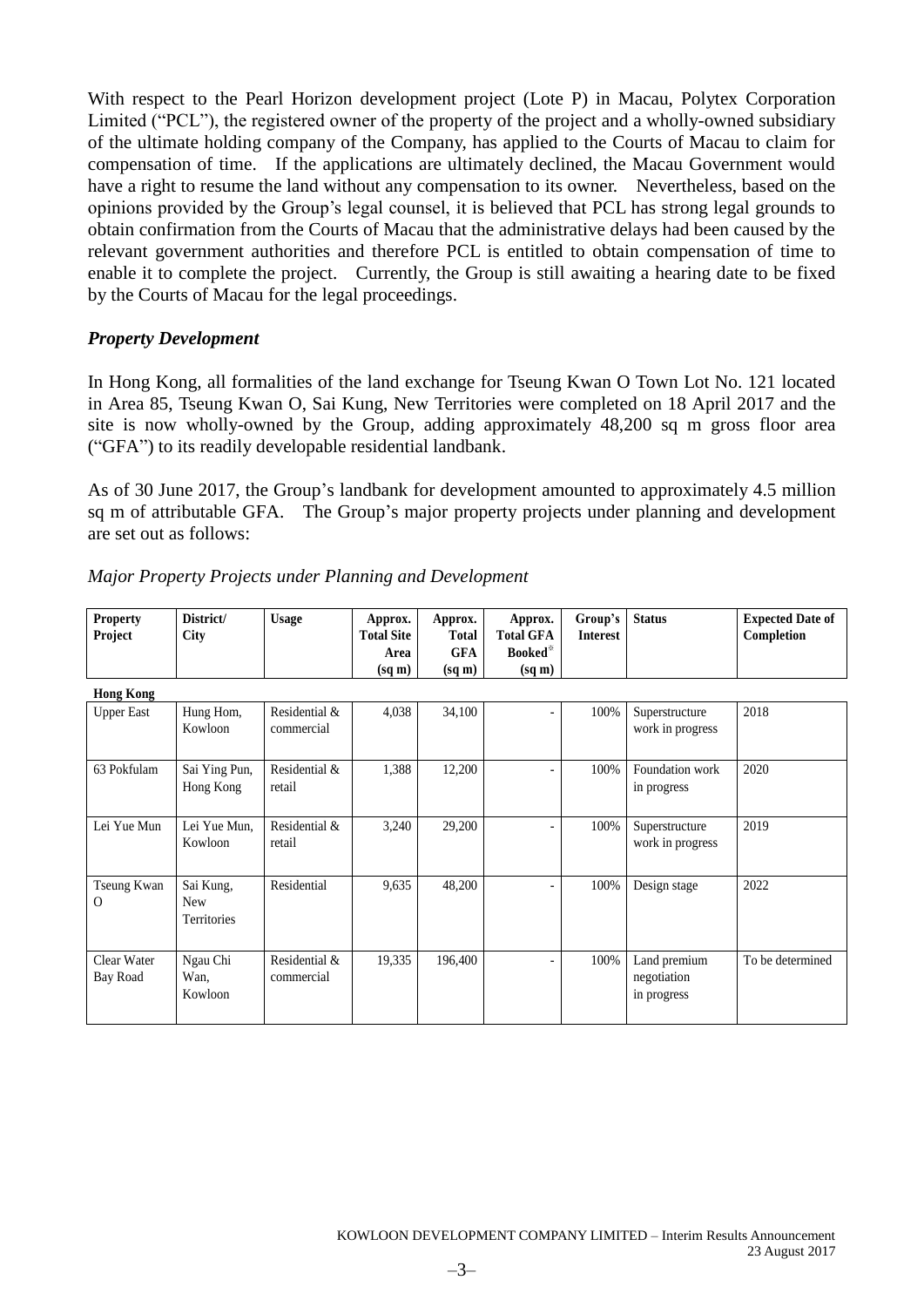### *Major Property Projects under Planning and Development (continued)*

| <b>Property</b>                                  | District/                            | <b>Usage</b>                | Approx.            | Approx.            | Approx.            | Group's                               | <b>Status</b>                                                                                  | <b>Expected Date of</b>                                                |
|--------------------------------------------------|--------------------------------------|-----------------------------|--------------------|--------------------|--------------------|---------------------------------------|------------------------------------------------------------------------------------------------|------------------------------------------------------------------------|
| Project                                          | City                                 |                             | <b>Total Site</b>  | <b>Total</b>       | <b>Total GFA</b>   | <b>Interest</b>                       |                                                                                                | Completion                                                             |
|                                                  |                                      |                             | Area               | <b>GFA</b>         | <b>Booked</b> *    |                                       |                                                                                                |                                                                        |
|                                                  |                                      |                             | $(sq \, \text{m})$ | $(sq \, \text{m})$ | $(sq \, \text{m})$ |                                       |                                                                                                |                                                                        |
| <b>Mainland China</b>                            |                                      |                             |                    |                    |                    |                                       |                                                                                                |                                                                        |
| Le Cove City<br>(Shenyang)<br>江灣城<br>(瀋陽)        | Hun Nan Xin<br>District.<br>Shenyang | Residential &<br>commercial | 165,303            | 712,000            | 285,300            | 100%                                  | Construction work<br>for the fourth<br>phase in progress                                       | Fourth phase<br>2018                                                   |
| The Gardenia<br>(Shenyang)<br>翠堤灣<br>(瀋陽)        | Shenhe<br>District.<br>Shenyang      | Residential &<br>commercial | 1,100,000          | 2,000,000          | 366,500            | 100%                                  | Construction work<br>for the first phase<br>B in progress                                      | First phase B<br>second half 2017                                      |
| Le Cove<br>Garden<br>(Huizhou)<br>江灣南岸花園<br>(惠州) | Huicheng<br>District.<br>Huizhou     | Residential &<br>commercial | 146,056            | 519,900            | 82,300             | 60%                                   | Construction work<br>for the second<br>phase in progress                                       | Second phase<br>2018                                                   |
| The Lake<br>(Foshan)<br>山語湖<br>(佛山)              | Nanhai<br>District.<br>Foshan        | Residential &<br>commercial | 4,020,743          | 1.600.000          | 697,900            | 50%                                   | Construction work<br>for the fourth<br>phase of high-rise<br>residential towers<br>in progress | Fourth phase of<br>high-rise<br>residential towers<br>second half 2017 |
| Le Cove City<br>(Wuxi)<br>江灣城<br>(無錫)            | Chong An<br>District,<br>Wuxi        | Residential &<br>commercial | 68,833             | 404,400            | 64,400             | $80\%$ <sup><math>\oplus</math></sup> | Construction work<br>for the second<br>phase in progress                                       | Second phase<br>second half 2017                                       |
| City Plaza<br>(Tianjin)<br>城市廣場<br>(天津)          | Hedong<br>District.<br>Tianjin       | Residential &<br>commercial | 135,540            | 850,000            | 35,800             | 49%                                   | Construction work<br>for the second<br>phase of<br>residential flats<br>completed              | Third phase to be<br>determined                                        |

**Macau**

| --------                  |                                                            |                             |        |         |       |                                                   |                  |
|---------------------------|------------------------------------------------------------|-----------------------------|--------|---------|-------|---------------------------------------------------|------------------|
| Pearl Horizon $\triangle$ | Lote P.<br><b>Novos Aterros</b>                            | Residential &<br>commercial | 68,000 | 697,600 | 58.8% | Suspended                                         | To be determined |
|                           | da Areia Preta                                             |                             |        |         |       |                                                   |                  |
| La Marina $\triangle$     | Lotes $T + T1$ ,<br><b>Novos Aterros</b><br>da Areia Preta | Residential &<br>retail     | 17.900 | 195,600 | 58.8% | <b>Occupation Permit</b><br>obtained <sup>#</sup> | Completed        |

※ Approx. total GFA booked and recognised in the financial statements.

\* With additional underground GFA of approximately 35,000 sq m for the commercial portion.

<sup>#</sup> Obtained Occupation Permit on 3 July 2017.

<sup>⊕</sup> Obtained 100% interest on 19 July 2017.

 $^{\triangle}$  The development of these projects is under the co-investment agreements with the ultimate holding company and its wholly-owned subsidiaries.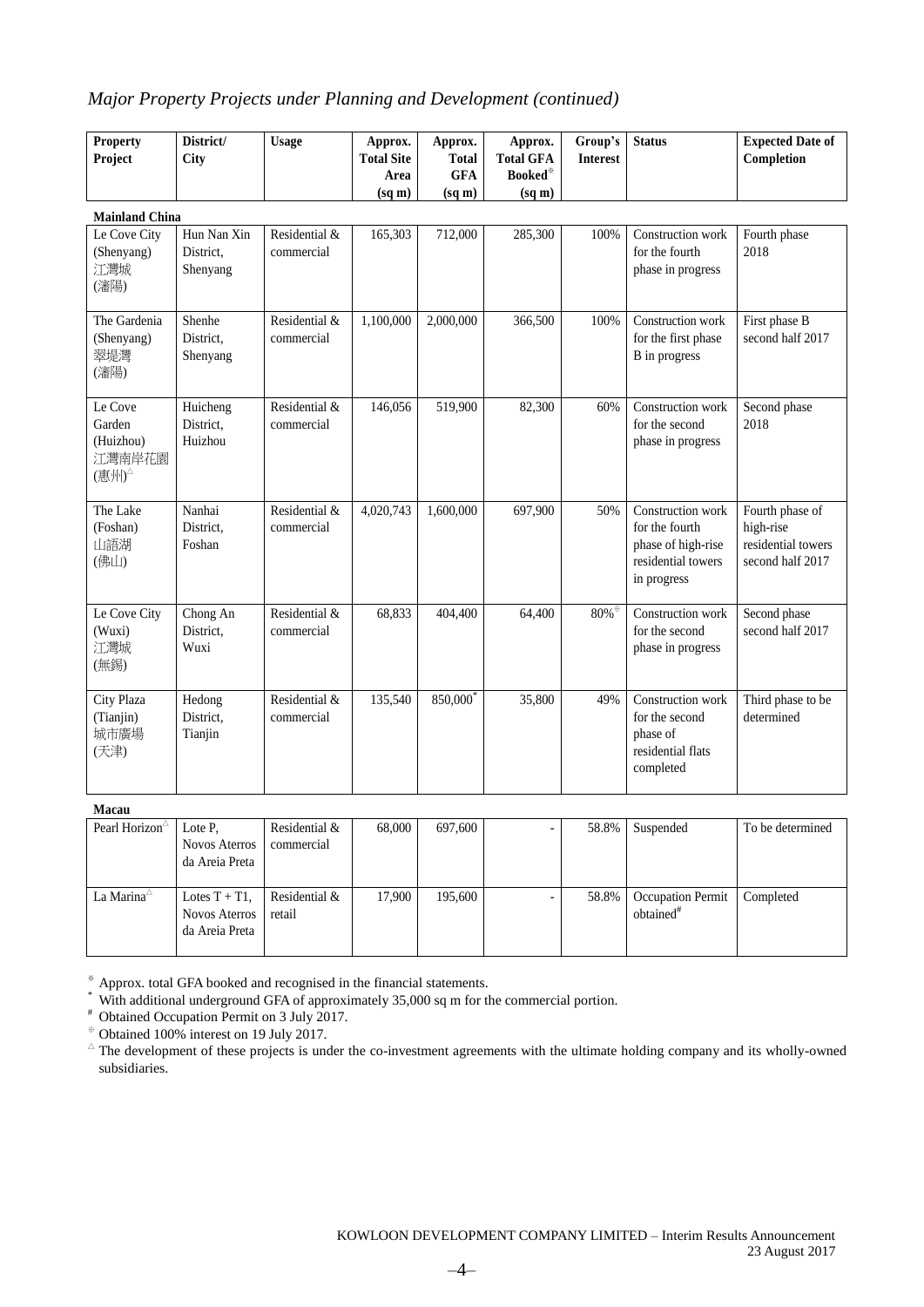### *Property Investment in Hong Kong*

Gross rental income generated from the Group's property investment portfolio in Hong Kong for the first six months of 2017 rose to HK\$178 million, an increase of 5.3% over the corresponding period in 2016. Gross rental income generated from the Pioneer Centre, the Group's wholly-owned flagship and core investment property in Hong Kong, rose 6.9% to HK\$154 million.

### *Other Businesses through Polytec Asset Holdings Limited ("Polytec Asset")*

The Group's exposures to the property investment in Macau, the oil business and the ice manufacturing and cold storage business are through its 73.4%-owned listed subsidiary, Polytec Asset. Their respective operational results are as follows:

### **Property Investment in Macau**

For the period under review, the Group's share of gross rental income generated from its investment properties rose to HK\$31.3 million, an increase of 8.3% over the same period in 2016. The improvement in income was mainly due to an increase in rents from The Macau Square, in which Polytec Asset holds a 50% interest, with total rental income of the property attributable to the Group rising to HK\$29.1 million for the first half of 2017 compared to HK\$26.8 million for the corresponding period in 2016.

### **Oil**

For the six months ended 30 June 2017, the segment recorded a loss of HK\$9.5 million, representing an increase of approximately HK\$2.6 million in operating loss over the same period in 2016. The increase in operating loss was primarily because the Group strategically lowered the current oil production during the period to preserve its oil reserves considering that no profit would have been generated at persistently low oil prices. Consequently, oil sales revenue was reduced significantly and, with substantial fixed operating costs associated with production, the segment's operating loss widened.

### **Ice Manufacturing and Cold Storage**

During the period under review, total operating profit for the combined ice manufacturing and cold storage segment amounted to HK\$10.6 million compared to HK\$14.8 million for the corresponding period in 2016. While segment revenue remained stable for the period, the decrease in operating profit was attributable to the increase in non-recurring expenses relating to replacement and maintenance of machinery.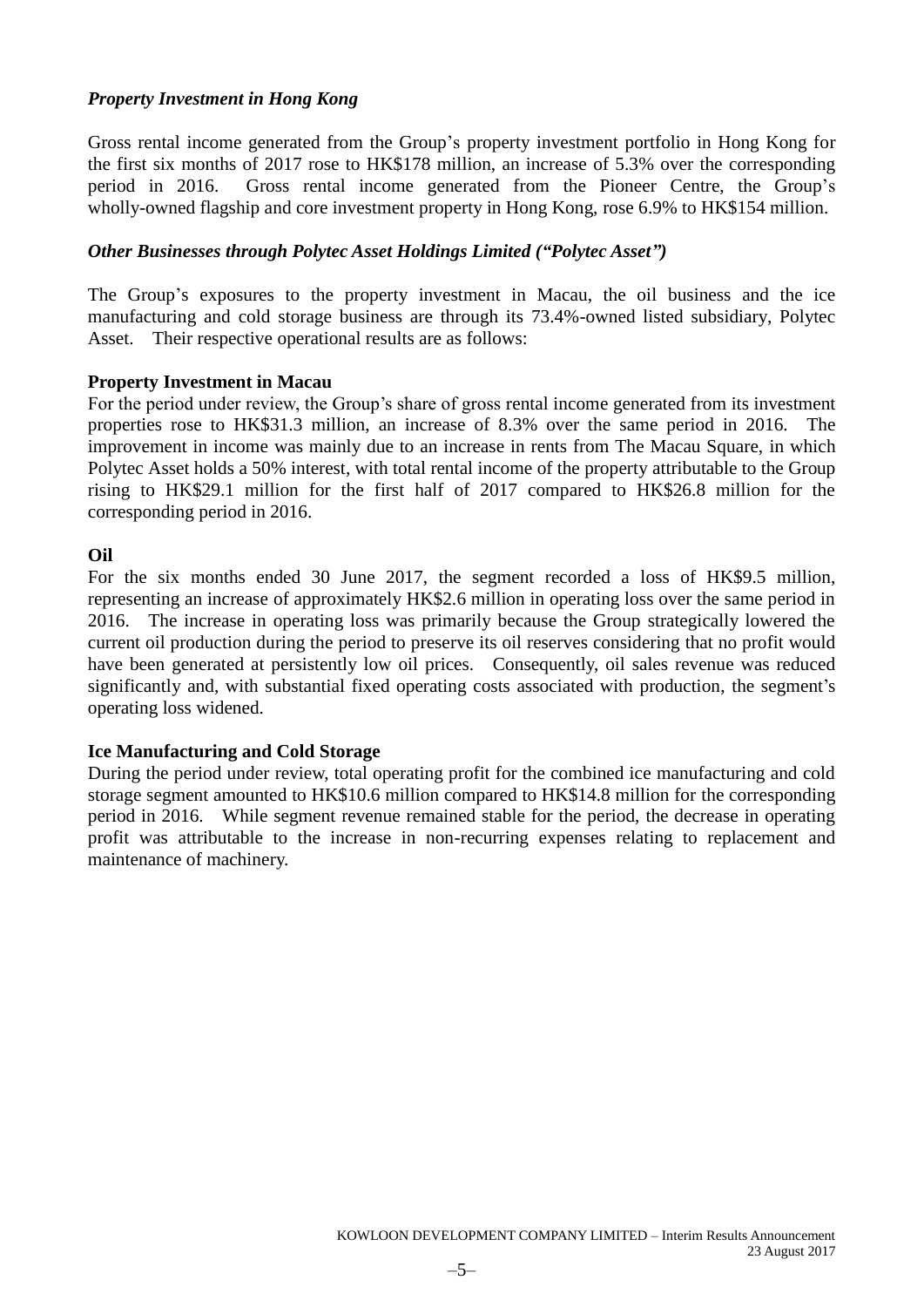### **PROSPECTS**

In Hong Kong, the Group launched the presale of 63 Pokfulam in July 2017 and intends to launch the presale for the development project in Lei Yue Mun in the first half of 2018. Construction works for Upper East in Hung Hom are progressing well and is scheduled to be completed in 2018. This development project has been well received by the market and achieved satisfactory sales, with over 90% of residential units already being presold so far. The Group's development project in Tseung Kwan O is in the final stage of design and construction works will be commenced once all plans are approved.

In Mainland China, construction works for the Group's various development projects are progressing smoothly. The Group has been making every effort to obtain approvals for additional plans proposed for its various development projects aiming to further expand the scale of its existing development and boost property sales in the coming two to three years.

In Macau, with regard to the La Marina development project, based on the current progress in refinement works, it is expected that the presold residential units could be delivered to the buyers in the fourth quarter of 2017 as scheduled. The remaining residential units will be put on the market for sale in phases. Given that La Marina is a relatively sizeable development project, it is expected to make a contribution to the Group's earnings in the coming years. With respect to the Pearl Horizon development project, in addition to taking the legal route to protect the Group's as well as the buyers' interests, all other practicable approaches have been actively explored in order to be able to resume construction if and as soon as this becomes possible.

With regard to the Group's oil business in Kazakhstan held through Polytec Asset, as international oil prices for the rest of 2017 appear unlikely to change substantially from current levels, this segment is not expected to make a contribution to earnings for the second half of 2017. Given the relatively small scale of this business, its impact on the Group's results will be modest. In addition, the Group expects its investment property portfolio in Macau as well as its ice manufacturing and cold storage business in Hong Kong will continue to generate stable income for the second half of 2017.

Looking ahead, as a number of the Group's property development projects in Mainland China are scheduled to be completed in the second half of 2017, their sales proceeds will then be booked accordingly. Together with the partial income distribution from the La Marina development project in Macau, the Group's results for the second half of 2017 are expected to be better than its results in the same period of 2016, barring unforeseen circumstances.

The Group is currently facing different challenges in each of the three markets to which it has exposure and I would like to take this opportunity to express my heartfelt gratitude and appreciation to my fellow directors for their support and all staff for their dedication, hard work and contribution.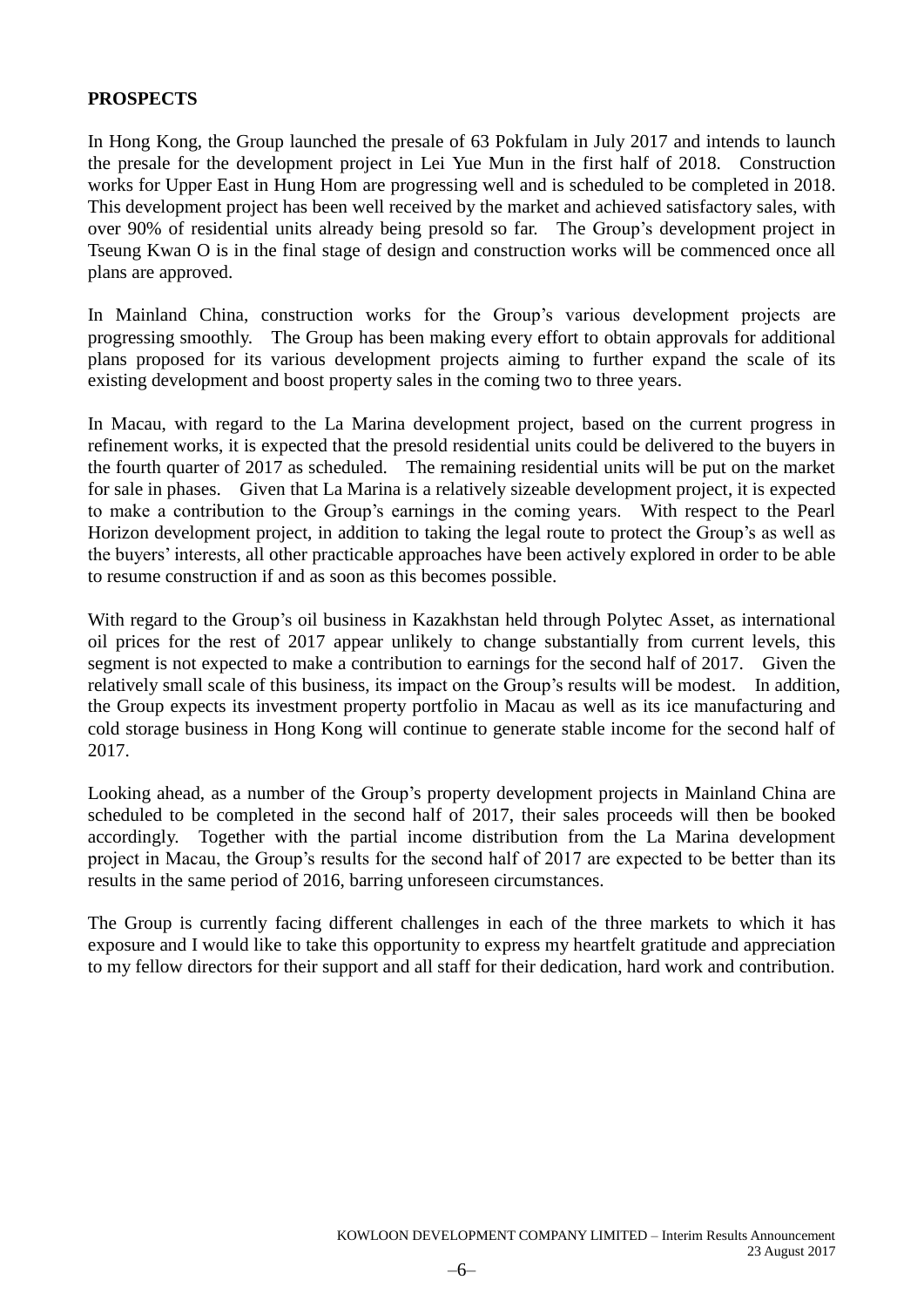### **INTERIM RESULTS**

The unaudited consolidated results of the Group for the six months ended 30 June 2017 together the comparative figures for 2016 are as follows:

### **Consolidated Income Statement**

|                                              |                | Six months ended 30 June |                 |  |
|----------------------------------------------|----------------|--------------------------|-----------------|--|
|                                              |                | 2017                     | 2016            |  |
|                                              | <b>Note</b>    | <b>HK\$'000</b>          | <b>HK\$'000</b> |  |
|                                              |                | (unaudited)              | (unaudited)     |  |
| <b>Revenue</b>                               | $\mathfrak{Z}$ | 1,556,467                | 2,760,097       |  |
| Cost of sales                                |                | (998, 762)               | (2,194,952)     |  |
| Other revenue                                |                | 19,632                   | 9,662           |  |
| Other net income                             |                | 795                      | 596             |  |
| Depreciation and amortisation                |                | (8,205)                  | (8, 644)        |  |
| Staff costs                                  |                | (103, 604)               | (95, 591)       |  |
| Selling, marketing and distribution expenses |                | (84,089)                 | (120, 036)      |  |
| Other operating expenses                     |                | (43, 158)                | (55,790)        |  |
| Fair value changes on investment properties  |                | 49,495                   | (10, 832)       |  |
| <b>Profit from operations</b>                |                | 388,571                  | 284,510         |  |
| Finance costs                                | $\overline{4}$ | (66, 973)                | (66, 105)       |  |
| Share of profits of associated companies     |                | 68,551                   | 45,883          |  |
| Share of profits of joint ventures           |                | 111,980                  | 70,685          |  |
| <b>Profit before taxation</b>                |                | 502,129                  | 334,973         |  |
| Income tax                                   | $\mathfrak{H}$ | (70, 395)                | (36,074)        |  |
| <b>Profit for the period</b>                 |                | 431,734                  | 298,899         |  |
| Attributable to:                             |                |                          |                 |  |
| Shareholders of the Company                  |                | 408,730                  | 290,979         |  |
| Non-controlling interests                    |                | 23,004                   | 7,920           |  |
| Profit for the period                        |                | 431,734                  | 298,899         |  |
| Earnings per share - Basic/Diluted           | 6              | <b>HK\$0.36</b>          | HK\$0.25        |  |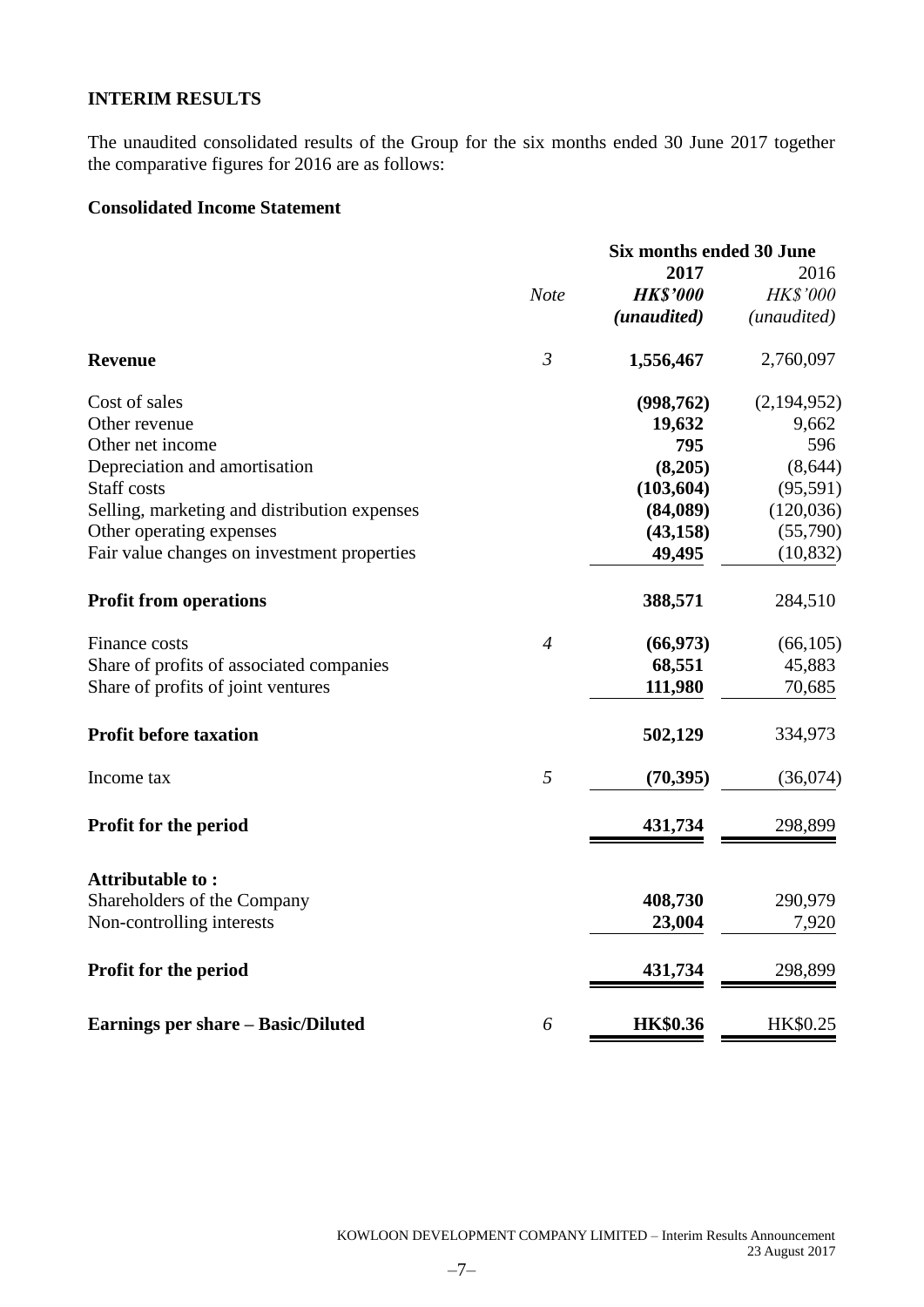## **Consolidated Statement of Comprehensive Income**

|                                                                                                         | <b>Six months ended 30 June</b> |                 |
|---------------------------------------------------------------------------------------------------------|---------------------------------|-----------------|
|                                                                                                         | 2017                            | 2016            |
|                                                                                                         | <b>HK\$'000</b>                 | <b>HK\$'000</b> |
|                                                                                                         | (unaudited)                     | (unaudited)     |
| Profit for the period                                                                                   | 431,734                         | 298,899         |
| Other comprehensive income for the period                                                               |                                 |                 |
| Items that may be reclassified subsequently to profit or loss:                                          |                                 |                 |
| Exchange differences on translation of financial statements of                                          |                                 |                 |
| overseas subsidiaries                                                                                   | 90,722                          | (80, 608)       |
| Changes in fair value of interests in property development                                              | 133,727                         | (249,270)       |
| Transfer to income statement upon recognition of distribution<br>from interests in property development | (55,793)                        |                 |
| Share of other comprehensive income of joint ventures and<br>associated companies                       | 80,362                          | (116, 150)      |
|                                                                                                         | 249,018                         | (446, 028)      |
| Total comprehensive income for the period                                                               | 680,752                         | (147, 129)      |
| <b>Attributable to:</b>                                                                                 |                                 |                 |
| Shareholders of the Company                                                                             | 629,390                         | (70, 553)       |
| Non-controlling interests                                                                               | 51,362                          | (76, 576)       |
| Total comprehensive income for the period                                                               | 680,752                         | (147, 129)      |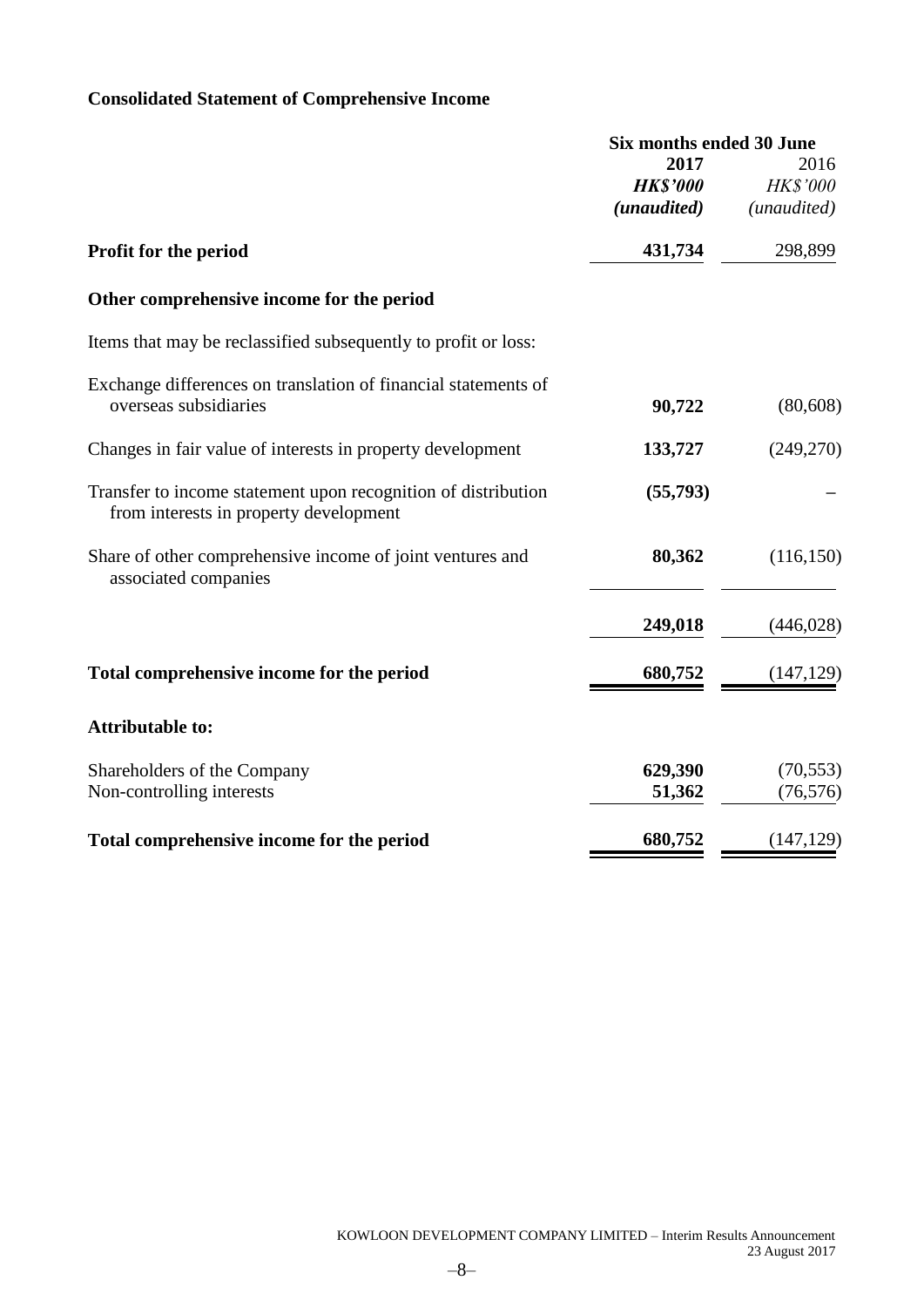### **Consolidated Statement of Financial Position**

|                                   |      | At 30 June 2017 | At 31 December 2016 |
|-----------------------------------|------|-----------------|---------------------|
|                                   | Note | <b>HK\$'000</b> | HK\$'000            |
|                                   |      | (unaudited)     | (audited)           |
| <b>Non-current assets</b>         |      |                 |                     |
| Investment properties             |      | 11,747,612      | 11,600,514          |
| Property, plant and equipment     | 11   | 763,505         | 780,012             |
| Oil exploitation assets           | 11   | 47,656          | 48,156              |
| Interests in property development | 8    | 13,466,816      | 13,388,882          |
| Interest in joint ventures        |      | 3,245,275       | 3,121,235           |
| Interest in associated companies  |      | 1,081,637       | 1,796,371           |
| Loans and advances                | 9    | 1,006,143       | 871,855             |
| Deferred tax assets               |      | 176,731         | 176,058             |
|                                   |      | 31,535,375      | 31,783,083          |
| <b>Current assets</b>             |      |                 |                     |
| Inventories                       |      | 12,677,349      | 12,083,996          |
| Trade and other receivables       | 9    | 1,409,572       | 1,797,498           |
| Loans and advances                | 9    | 24,852          | 24,816              |
| Amount due from a joint venture   |      | 80,485          | 72,452              |
| Pledged bank deposit              |      | 15,000          | 15,000              |
| Cash and bank balances            |      | 1,218,140       | 795,400             |
|                                   |      | 15,425,398      | 14,789,162          |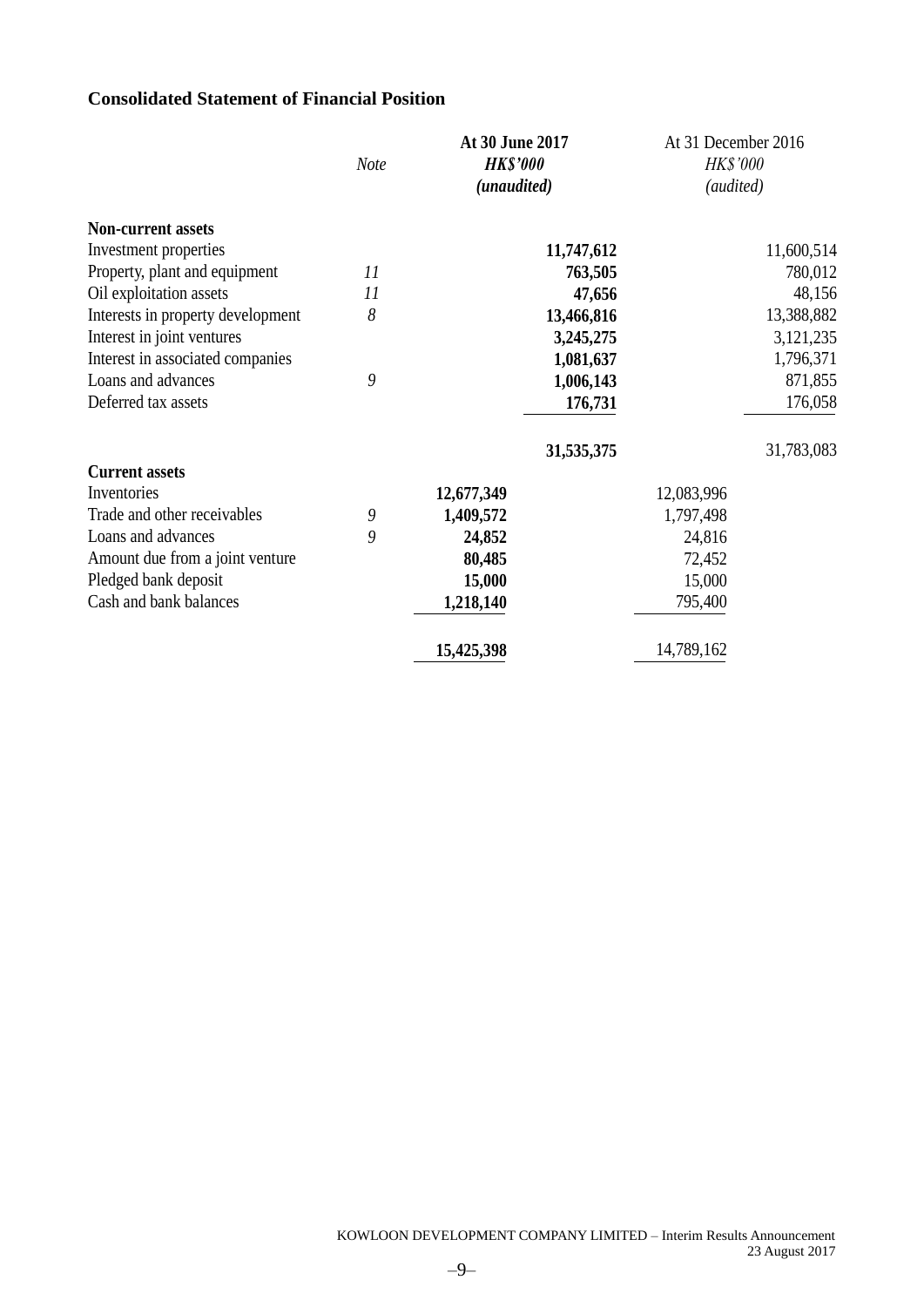|                                                                                                                                                                                                                 | Note | At 30 June 2017<br><b>HK\$'000</b><br>(unaudited)                              |                         | At 31 December 2016<br><b>HK\$'000</b><br>(audited)                           |                         |  |
|-----------------------------------------------------------------------------------------------------------------------------------------------------------------------------------------------------------------|------|--------------------------------------------------------------------------------|-------------------------|-------------------------------------------------------------------------------|-------------------------|--|
| <b>Current liabilities</b><br>Trade and other payables<br>Amounts due to non-controlling interests<br>Amount due to a joint venture<br>Loan from an associated company<br><b>Bank</b> loans<br>Current taxation | 10   | 5,157,171<br>200,000<br>716,080<br>38,122<br>5,136,536<br>86,071<br>11,333,980 |                         | 5,166,617<br>200,000<br>694,793<br>35,781<br>2,544,200<br>82,268<br>8,723,659 |                         |  |
| Net current assets                                                                                                                                                                                              |      |                                                                                | 4,091,418               |                                                                               | 6,065,503               |  |
| <b>Total assets less current liabilities</b>                                                                                                                                                                    |      |                                                                                | 35,626,793              |                                                                               | 37,848,586              |  |
| <b>Non-current liabilities</b><br>Loan from ultimate holding company<br>Loan from a fellow subsidiary<br><b>Bank</b> loans<br>Other payables<br>Deferred tax liabilities                                        |      | 105,463<br>228,337<br>7,089,800<br>20,224<br>868,354                           |                         | 1,534,546<br>814,056<br>7,525,853<br>21,409<br>861,838                        |                         |  |
|                                                                                                                                                                                                                 |      |                                                                                | 8,312,178               |                                                                               | 10,757,702              |  |
| <b>NET ASSETS</b>                                                                                                                                                                                               |      |                                                                                | 27,314,615              |                                                                               | 27,090,884              |  |
| <b>Capital and reserves</b><br>Share capital<br>Reserves                                                                                                                                                        |      |                                                                                | 8,417,472<br>15,342,845 |                                                                               | 8,417,472<br>15,162,221 |  |
| Total equity attributable to the<br>shareholders of the Company                                                                                                                                                 |      |                                                                                | 23,760,317              |                                                                               | 23,579,693              |  |
| Non-controlling interests                                                                                                                                                                                       |      |                                                                                | 3,554,298               |                                                                               | 3,511,191               |  |
| <b>TOTAL EQUITY</b>                                                                                                                                                                                             |      |                                                                                | 27,314,615              |                                                                               | 27,090,884              |  |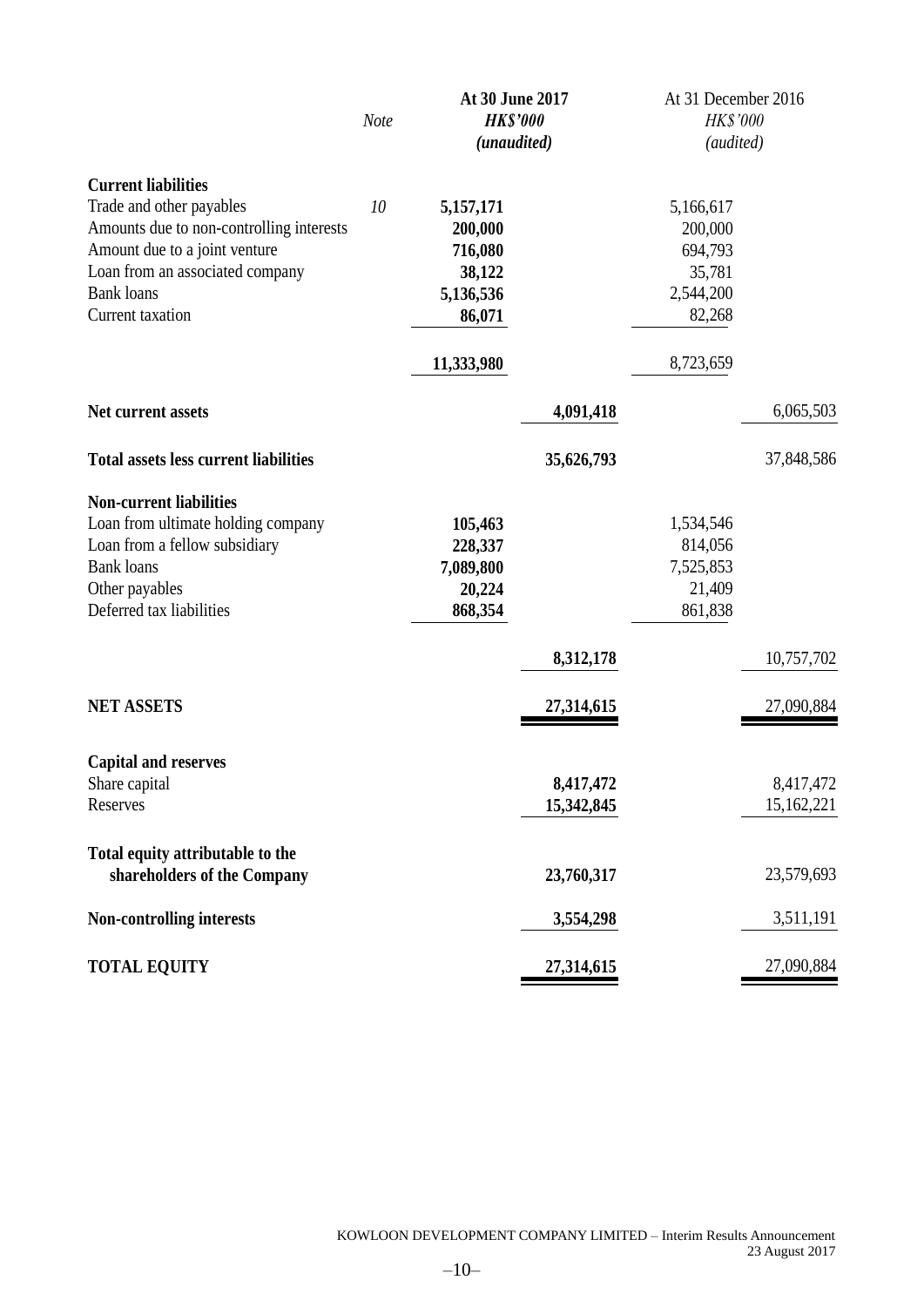*Notes*

#### **1 Basis of preparation**

The unaudited interim financial report has been prepared in accordance with the applicable disclosure provisions of the Rules Governing the Listing of Securities on The Stock Exchange of Hong Kong Limited, including compliance with Hong Kong Accounting Standard ("HKAS") 34, "Interim financial reporting", issued by the Hong Kong Institute of Certified Public Accountants ("HKICPA").

The interim financial report has been prepared in accordance with the same accounting policies adopted in the 2016 annual financial statements, except for the accounting policy changes that are expected to be reflected in the 2017 annual financial statements. Details of these changes in accounting policies are set out in note 2.

The preparation of an interim financial report in conformity with HKAS 34 requires management to make judgements, estimates and assumptions that affect the application of policies and reported amounts of assets and liabilities, income and expenses on a year to date basis. Actual results may differ from these estimates.

The financial information relating to the financial year ended 31 December 2016 that is included in this announcement of interim results as comparative information does not constitute the Company's statutory annual consolidated financial statements for that financial year but is derived from those financial statements. Further information relating to these statutory financial statements disclosed in accordance with section 436 of the Hong Kong Companies Ordinance (Cap.622) is as follows:

The Company has delivered the financial statements for the year ended 31 December 2016 to the Registrar of Companies as required by section 662(3) of, and Part 3 of Schedule 6 to, the Companies Ordinance. The Company's auditor has reported on those financial statements. The auditor's report was unqualified; did not include a reference to any matters to which the auditor drew attention by way of emphasis without qualifying its report; and did not contain a statement under sections 406(2), 407(2) or (3) of the Companies Ordinance.

#### **2 Changes in accounting policies**

The HKICPA has issued certain amendments to Hong Kong Financial Reporting Standards that are first effective for the current accounting period of the Group. None of these developments has had a material effect on how the Group's results and financial position for the current or prior periods have been prepared or presented. The Group has not applied any new standard or interpretation that is not yet effective for the current accounting period.

#### **3 Segment reporting**

The Group manages its business by a mixture of both business lines and geography. In a manner consistent with the way in which information is reported internally to the Group's top management for the purposes of assessing segment performance and allocating resources between segments, the Group has identified the following six reportable segments.

- Property development segment (Hong Kong/Mainland China/Macau): the development and sale of properties and interests in property development. Given the importance of the property development division to the Group, the Group's property development business is segregated further into three reportable segments on a geographical basis.
- Property investment segment: the leasing of properties to generate rental income and to gain from the appreciation in the properties' values in the long term.
- Oil segment: oil exploration and production.
- Other businesses segment: mainly includes the provision of finance services, income from the sale of ice and the provision of cold storage services and treasury operations.

Revenue comprises mainly rental income from properties, gross proceeds from sale of properties and crude oil and interest income.

Reportable segment profit represents profit before taxation after excluding fair value changes on investment properties, finance costs, exceptional items and head office and corporate income/expenses.

Segment assets include all tangible, intangible assets and current assets with the exception of deferred tax assets and other corporate assets.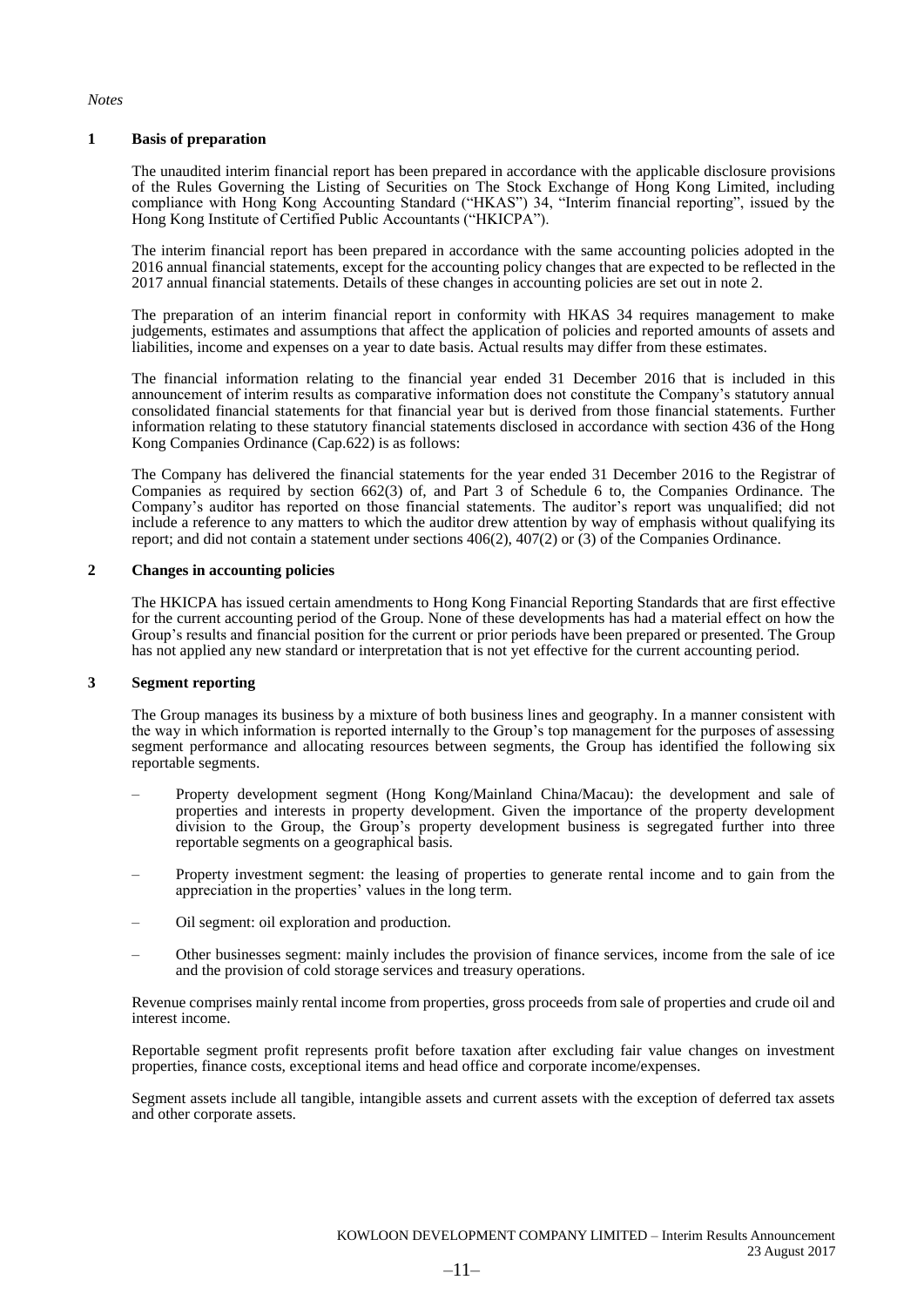### **3 Segment reporting** *(continued)*

Information regarding the Group's reportable segments as provided to the Group's top management for the purposes of resource allocation and assessment of segment performance for the period is set out below.

|                                                                                     |                                 |                                     | Six months ended 30 June 2017        |                          |                                                  |                        |                                  |
|-------------------------------------------------------------------------------------|---------------------------------|-------------------------------------|--------------------------------------|--------------------------|--------------------------------------------------|------------------------|----------------------------------|
|                                                                                     |                                 | Property development                |                                      |                          |                                                  |                        |                                  |
|                                                                                     | Consolidated<br><b>HK\$'000</b> | <b>Hong Kong</b><br><b>HK\$'000</b> | Mainland<br>China<br><b>HK\$'000</b> | Macau<br><b>HK\$'000</b> | <b>Property</b><br>investment<br><b>HK\$'000</b> | 0il<br><b>HK\$'000</b> | <b>Others</b><br><b>HK\$'000</b> |
| Revenue                                                                             | 1,556,467                       | 506,538                             | 754,001                              |                          | 177,962                                          | 31,469                 | 86,497                           |
| Reportable segment profit<br>Other net income<br>Fair value changes on              | 530,547<br>795                  | 73,735                              | 230,620                              | 3,122                    | 201,188<br>795                                   | (9,515)                | 31,397                           |
| investment properties<br>Share of fair value changes on<br>investment properties of | 49,495                          |                                     |                                      |                          | 49,495                                           |                        |                                  |
| a joint venture<br>Head office and corporate expenses<br>Finance costs              | 37,840<br>(49,575)<br>(66,973)  |                                     |                                      |                          | 37,840                                           |                        |                                  |
| Profit before taxation                                                              | 502,129                         |                                     |                                      |                          |                                                  |                        |                                  |
| Share of profits of associated companies<br>Share of profits of joint ventures      | 68,551<br>111,980               |                                     | 67,904<br>39,926                     | -                        | 72,054                                           |                        | 647                              |

|                                                                                                              |                                  | Six months ended 30 June 2016 |                               |                   |                                    |                 |                                 |  |  |
|--------------------------------------------------------------------------------------------------------------|----------------------------------|-------------------------------|-------------------------------|-------------------|------------------------------------|-----------------|---------------------------------|--|--|
|                                                                                                              |                                  |                               | Property development          |                   |                                    |                 |                                 |  |  |
|                                                                                                              | Consolidated<br>HK\$'000         | Hong Kong<br>HK\$'000         | Mainland<br>China<br>HK\$'000 | Macau<br>HK\$'000 | Property<br>investment<br>HK\$'000 | 0il<br>HK\$'000 | Others<br>HK\$'000              |  |  |
| Revenue                                                                                                      | 2,760,097                        | 891,809                       | 1,560,738                     |                   | 169,388                            | 48,366          | 89,796                          |  |  |
| Reportable segment profit<br>Other net income                                                                | 439,138<br>596                   | 122,786                       | 98,100                        | 1,790             | 195,149<br>596                     | (6,941)         | 28,254                          |  |  |
| Fair value changes on<br>investment properties<br>Share of fair value changes on<br>investment properties of | (10, 832)                        |                               |                               |                   | (10, 832)                          |                 |                                 |  |  |
| a joint venture<br>Head office and corporate expenses<br>Finance costs                                       | 23,760<br>(51, 584)<br>(66, 105) |                               |                               |                   | 23,760                             |                 |                                 |  |  |
| Profit before taxation                                                                                       | 334,973                          |                               |                               |                   |                                    |                 |                                 |  |  |
| Share of profits of associated companies<br>Share of profits of joint ventures                               | 45,883<br>70,685                 | $\overline{\phantom{0}}$      | 45,564<br>14,887              | -                 | 55,798                             |                 | 319<br>$\overline{\phantom{0}}$ |  |  |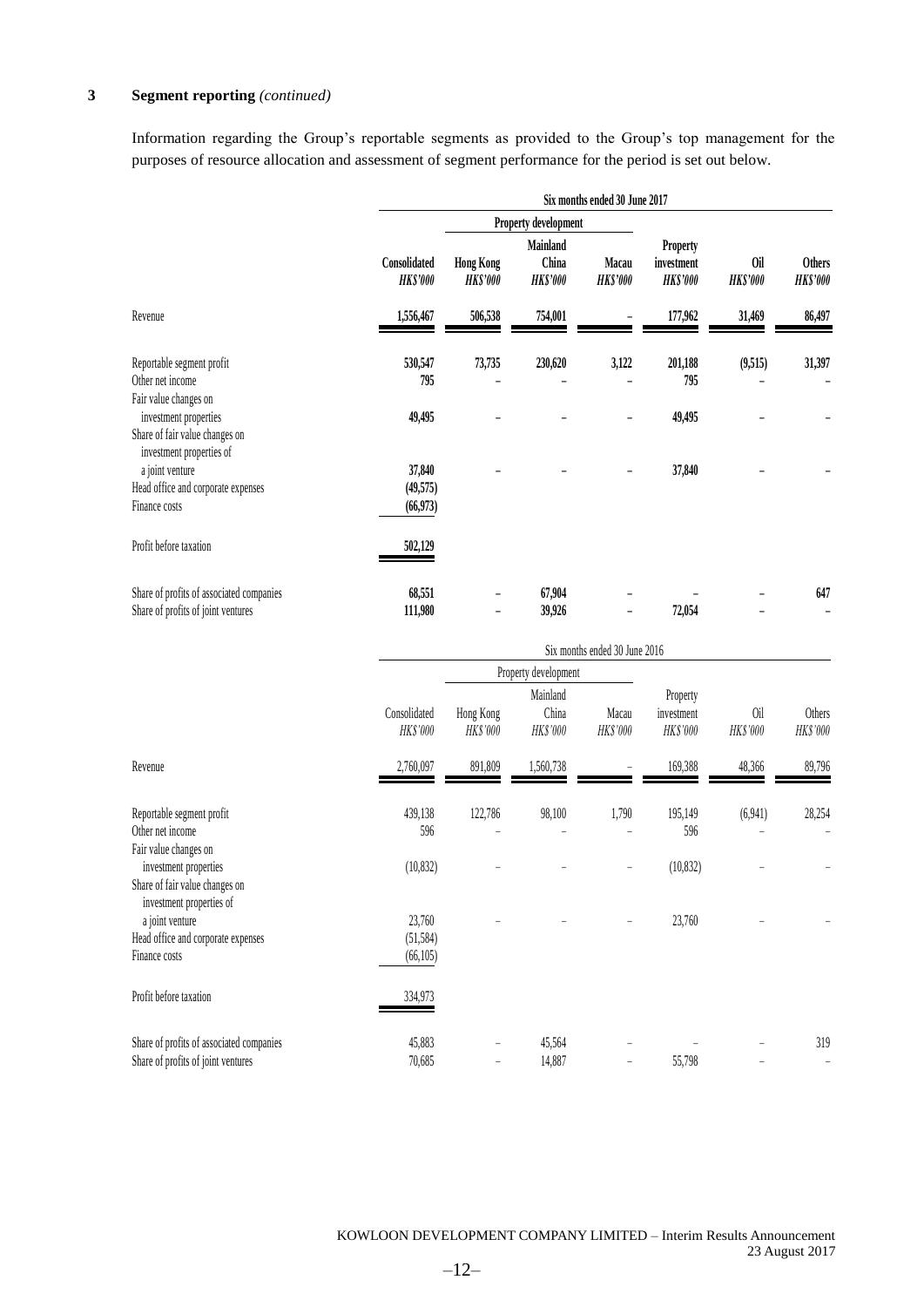## **3 Segment reporting** *(continued)*

|                                                                                                                                        | At 30 June 2017                                        |                             |                                      |                                 |                                          |                       |                                  |
|----------------------------------------------------------------------------------------------------------------------------------------|--------------------------------------------------------|-----------------------------|--------------------------------------|---------------------------------|------------------------------------------|-----------------------|----------------------------------|
|                                                                                                                                        |                                                        |                             | Property development                 |                                 |                                          |                       |                                  |
|                                                                                                                                        | Consolidated<br><b>HKS'000</b>                         | <b>Hong Kong</b><br>HKS'000 | Mainland<br>China<br><b>HK\$'000</b> | <b>Macau</b><br><b>HK\$'000</b> | <b>Property</b><br>investment<br>HKS'000 | 0il<br><b>HKS'000</b> | <b>Others</b><br><b>HK\$'000</b> |
| Reportable segment assets<br>Deferred tax assets<br>Pledged bank deposit<br>Cash and bank balances<br>Head office and corporate assets | 45,527,285<br>176,731<br>15,000<br>1,218,140<br>23,617 | 8,423,211                   | 9,721,029                            | 12,210,267                      | 13,229,173                               | 594,873               | 1,348,732                        |
| Consolidated total assets                                                                                                              | 46,960,773                                             |                             |                                      |                                 |                                          |                       |                                  |
| Interest in associated companies<br>Interest in and amount due from joint ventures                                                     | 1,081,637<br>3,325,760                                 |                             | 1,048,326<br>1,853,960               |                                 | 1,471,800                                |                       | 33,311                           |

|                                                                                                                                        | At 31 December 2016                                  |                       |                               |                   |                                    |                        |                    |
|----------------------------------------------------------------------------------------------------------------------------------------|------------------------------------------------------|-----------------------|-------------------------------|-------------------|------------------------------------|------------------------|--------------------|
|                                                                                                                                        |                                                      |                       | Property development          |                   |                                    |                        |                    |
|                                                                                                                                        | Consolidated<br>HK\$'000                             | Hong Kong<br>HK\$'000 | Mainland<br>China<br>HK\$'000 | Macau<br>HK\$'000 | Property<br>investment<br>HK\$'000 | 0il<br><b>HK\$'000</b> | Others<br>HK\$'000 |
| Reportable segment assets<br>Deferred tax assets<br>Pledged bank deposit<br>Cash and bank balances<br>Head office and corporate assets | 45,556,737<br>176,058<br>15,000<br>795,400<br>29,050 | 7,819,996             | 10,741,145                    | 12,131,166        | 13,046,339                         | 605,925                | 1,212,166          |
| Consolidated total assets                                                                                                              | 46,572,245                                           |                       |                               |                   |                                    |                        |                    |
| Interest in associated companies<br>Interest in and amount due from joint ventures                                                     | 1,796,371<br>3,193,687                               | $\qquad \qquad -$     | 1,767,208<br>1,760,291        |                   | 1,433,396                          |                        | 29,163             |

#### **4 Finance costs**

|                                                                         | Six months ended 30 June |                 |
|-------------------------------------------------------------------------|--------------------------|-----------------|
|                                                                         | 2017                     | 2016            |
|                                                                         | <b>HKS'000</b>           | <b>HK\$'000</b> |
| Interest on bank loans and overdrafts                                   | 87,860                   | 68,042          |
| Interest on loans from ultimate holding company and a fellow subsidiary | 13,257                   | 44,695          |
| Less: Amount capitalised                                                | (34, 144)                | (38, 246)       |
|                                                                         | 66,973                   | 74,491          |
| Less: Interest expenses included as other operating expenses            |                          | (8,386)         |
|                                                                         | 66,973                   | 66,105          |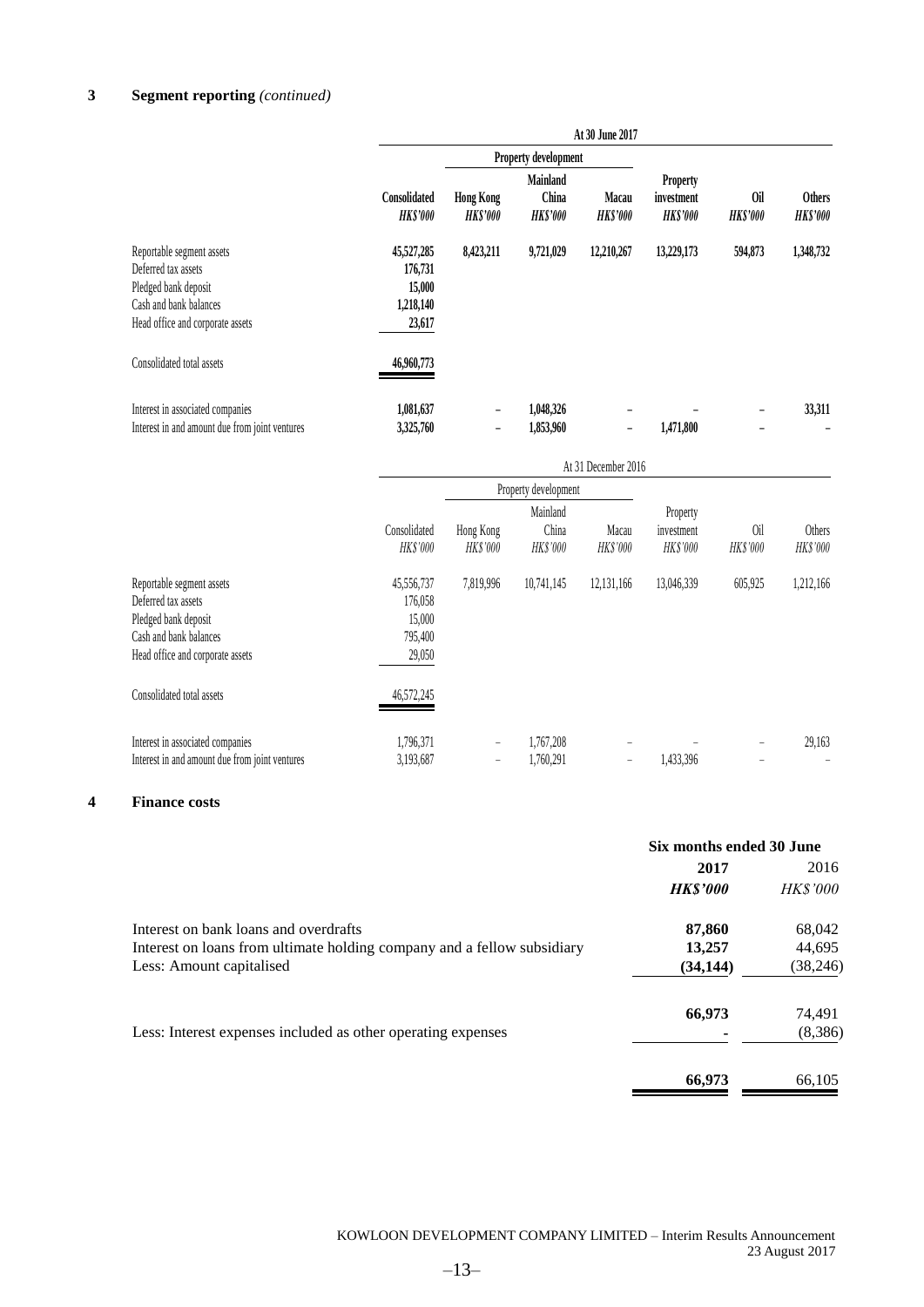#### **5 Income tax**

|                               | Six months ended 30 June |          |
|-------------------------------|--------------------------|----------|
|                               | 2017                     | 2016     |
|                               | <b>HK\$'000</b>          | HK\$'000 |
| <b>Current tax</b>            |                          |          |
| Provision for profits tax     |                          |          |
| - Hong Kong                   | 37,463                   | 37,171   |
| - Outside Hong Kong           | 30,011                   | 13,329   |
|                               | 67,474                   | 50,500   |
| Land appreciation tax ("LAT") | 2,988                    | 19,338   |
| Deferred tax                  | (67)                     | (33,764) |
|                               | 70,395                   | 36,074   |

The provision for Hong Kong profits tax is calculated at 16.5% (six months ended 30 June 2016: 16.5%) of the estimated assessable profits for the six months ended 30 June 2017. Tax levied in jurisdictions outside Hong Kong is charged at the appropriate current rates of taxation ruling in relevant jurisdictions.

Under the Provisional Regulations on LAT in Mainland China, all gains arising from transfer of real estate property in Mainland China are subject to LAT at progressive rates ranging from 30% to 60% on the appreciation of the land value, being the proceeds of sale of properties less deductible expenditure including cost of land use rights, borrowings costs and all property development expenditure.

#### **6 Earnings per share**

#### **(a) Basic earnings per share**

The calculation of basic earnings per share is based on the profit attributable to shareholders of the Company of HK\$408,730,000 (six months ended 30 June 2016: HK\$290,979,000) and the weighted average number of ordinary shares in issue during the period of 1,150,681,275 (six months ended 30 June 2016: 1,150,681,275).

#### **(b) Diluted earnings per share**

There were no dilutive potential shares in existence during the six months ended 30 June 2017 and 2016.

#### **7 Dividends**

|                                                                |                       | Six months ended 30 June |  |
|----------------------------------------------------------------|-----------------------|--------------------------|--|
|                                                                | 2017                  | 2016                     |  |
|                                                                | <i><b>HKS'000</b></i> | <b>HK\$'000</b>          |  |
| Interim dividend declared after the interim period of HK\$0.22 |                       |                          |  |
| $(six$ months ended 30 June 2016: HK\$0.21) per share          | 258,859               | 241,643                  |  |

The interim dividend declared after the interim period has not been recognised as a liability at the interim period end date.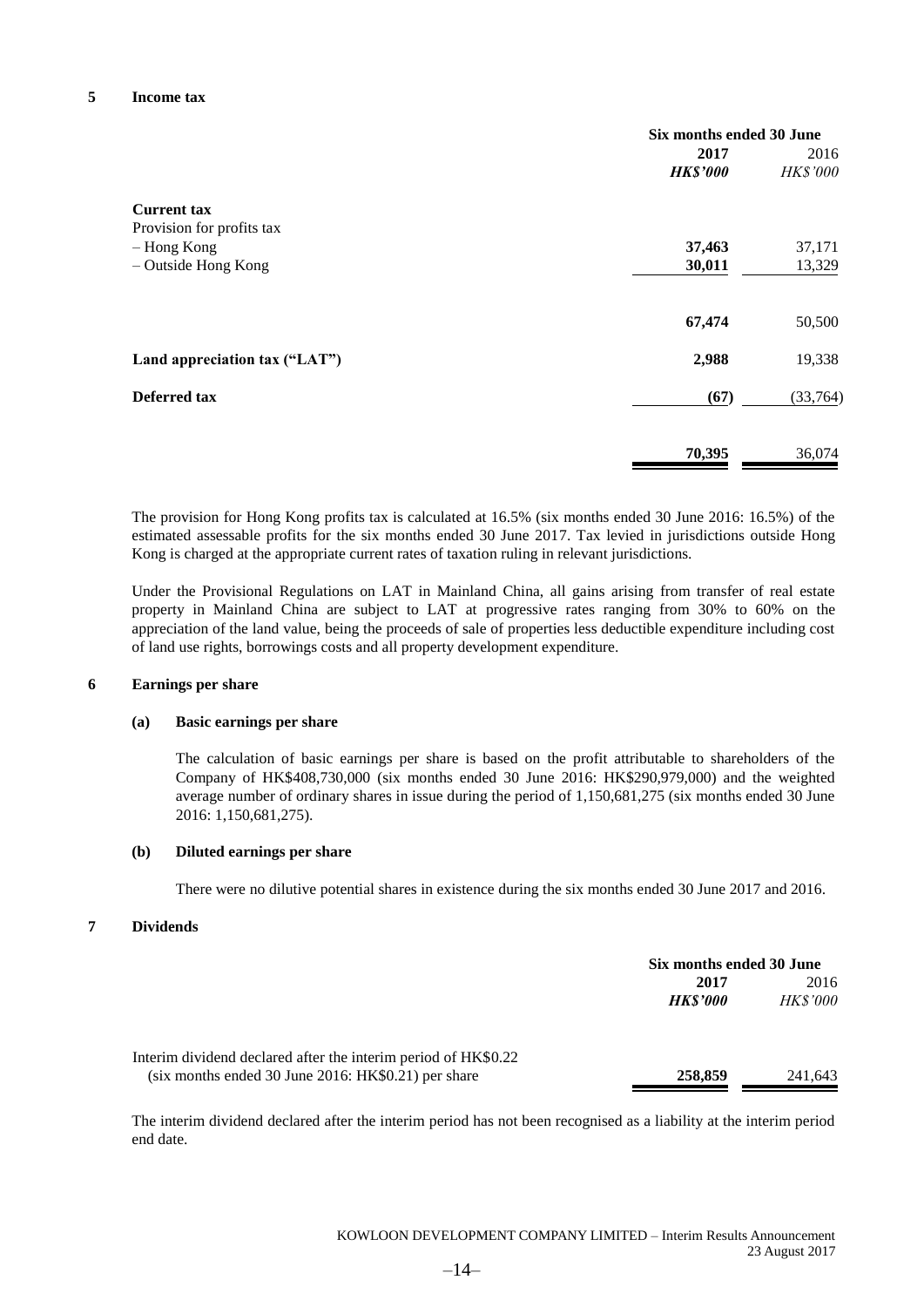#### **8 Interests in property development**

Interests in property development mainly represent the Group's interests in the development of two properties located at Lote P and Lotes T+T1 of Novos Aterros da Areia Preta, in Macau under the co-investment agreements with two wholly owned subsidiaries of the ultimate holding company. Pursuant to the terms of the co-investment agreements, the Group will provide funding to cover any shortfall in the funding of the development projects which is subject to an aggregate maximum amount. In return, the two wholly owned subsidiaries of the ultimate holding company will pay to the Group cash flows from the development projects according to the formulae set out in the co-investment agreements. Details of the funding arrangement and other key terms of the co-investment agreements are disclosed in the Company's Circular dated 23 May 2006. Interests in property development are stated at fair value at the end of reporting period.

In respect of the development project at Lote P, its land concession was agreed in December 1990 whereby the land use was successfully converted from industrial to residential and commercial in 2006, with a lease term of 25 years ending on 25 December 2015 (the "Expiry Date"). If the project had been completed on or before the Expiry Date, it would have become a definite land concession which is renewable every 10 years until 2049. However, in September 2013, the Macau Special Administrative Region Government (the "Macau SAR Government") promulgated the Macau New Land Law (the "MNLL") which came into effect in March 2014. The MNLL provides that the Macau SAR Government will have the right to resume the land of any property development that is not completed and/or where the conditions as stated in the land concession for which have not been fulfilled by the stipulated expiry date without any compensation to the property owner. Owing to delays caused by the Macau SAR Government in granting the requisite approvals and permits for the development of the project, the project could not commence until August 2014. As a result, the construction work could not be completed by the Expiry Date and all construction work is currently suspended. An application had been made to the Macau SAR Government for an extension of the Expiry Date but was declined by the relevant department of the Macau SAR Government.

Based on a legal opinion received by the Group, Polytex Corporation Limited ("PCL"), the registered owner of the property of the project and a wholly owned subsidiary of the ultimate holding company of the Company, has sufficient grounds to apply to the Courts of the Macau SAR for remedies in all aspects to continue and complete the project. A few legal actions have been initiated by the legal representatives of PCL and are now in progress. Based on the opinion of the legal expert, the Courts will consider and judge on the essential points regarding the delays caused by the Macau SAR Government and the right of PCL to claim for compensation of time in order to allow the completion of the construction work of the Lote P development project and deliver the properties to the respective purchasers. Currently, the Group is still awaiting hearing dates to be fixed by the Courts of the Macau SAR for the legal proceedings.

As the outcome of these court proceedings is still uncertain, management of the Company have taken into account all available evidence, including the opinion of legal experts, in preparing the discounted cash flow model in order to assess the fair value of the project. Management of the Company believe that PCL has strong legal grounds to obtain a favourable judgment so that the Lote P development project will be re-activated and completed. The construction work will be resumed as soon as practicable subject to a favourable judgment being obtained and relevant approvals being given by the Macau SAR Government. No impairment for the interests in property development was considered necessary at 30 June 2017.

In respect of the development project at Lotes T+T1, the occupation permit had been obtained on 3 July 2017 which was before the expiry date of its land concession on 5 July 2017. Based on the current status, it is expected that the pre-sold residential units could be delivered to the buyers in the fourth quarter of 2017.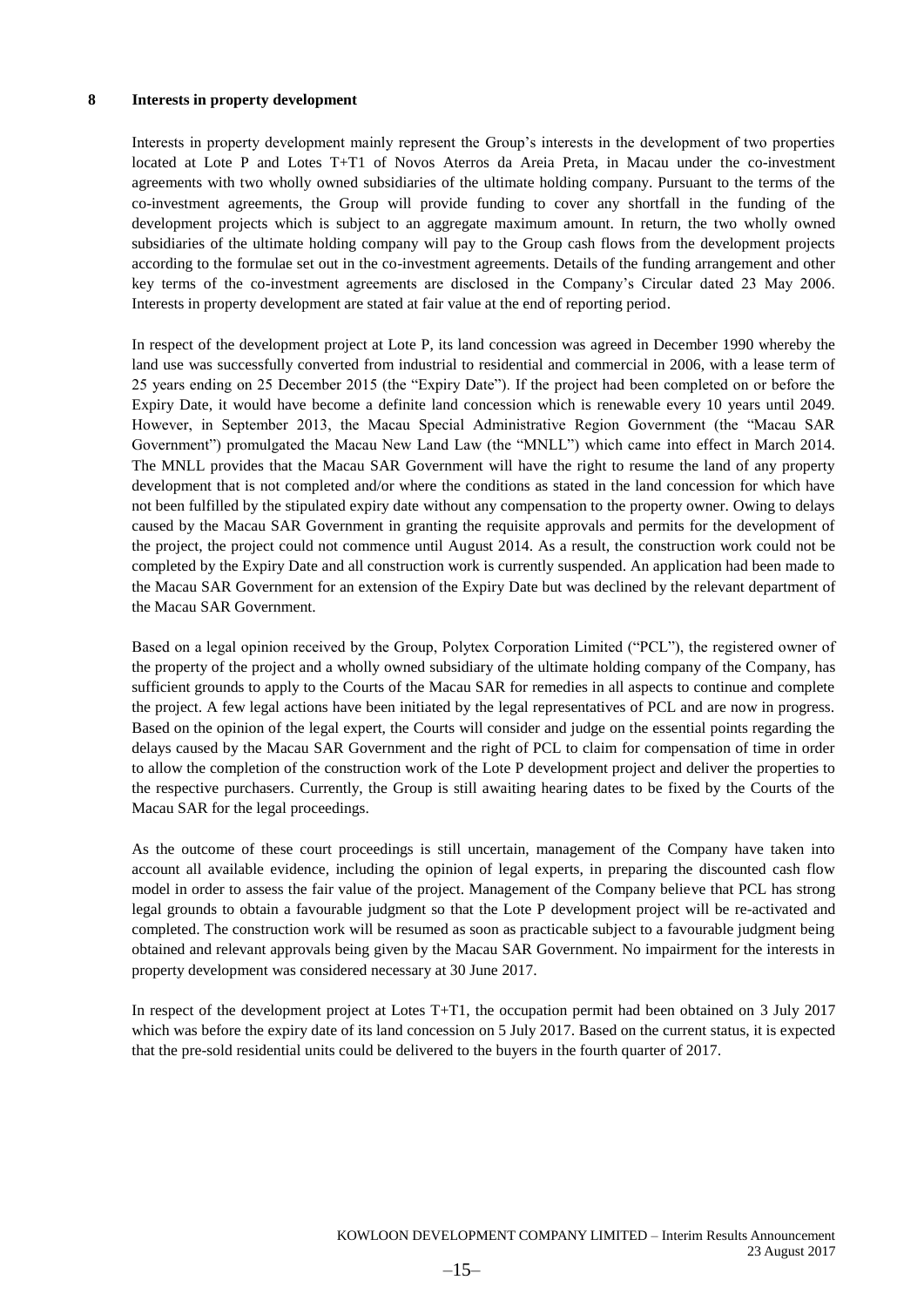#### **9 Trade and other receivables/Loans and advances**

Included in this item are trade receivables and loans and advances (net of impairment losses for bad and doubtful debts) with an ageing analysis (based on the due date) as follows:

|                                          | At 30 June      | At 31 December |
|------------------------------------------|-----------------|----------------|
|                                          | 2017            | 2016           |
|                                          | <b>HK\$'000</b> | HK\$'000       |
| Current                                  | 2,053,070       | 2,300,082      |
| Within 3 months                          | 17,626          | 16,648         |
| 3 months to 6 months                     | 762             | 350            |
| More than 6 months                       | 16,083          | 14,034         |
| Trade receivables and loans and advances | 2,087,541       | 2,331,114      |
| Utility and other deposits               | 43,022          | 42,875         |
| Other receivables and prepayments        | 310,004         | 320,180        |
|                                          | 2,440,567       | 2,694,169      |

The Group maintains a defined credit policy. An ageing analysis of trade receivables and loans and advances is prepared on a regular basis and is closely monitored to minimise any credit risk associated with receivables and loans and advances.

#### **10 Trade and other payables**

Included in this item are trade payables with an ageing analysis (based on the due date) as follows:

|                                         | At 30 June      | At 31 December |
|-----------------------------------------|-----------------|----------------|
|                                         | 2017            | 2016           |
|                                         | <b>HK\$'000</b> | HK\$'000       |
| Not yet due or on demand                | 1,414,876       | 1,692,225      |
| Within 3 months                         | 13,628          | 7,422          |
| 3 months to 6 months                    | 1               | 18             |
| More than 6 months                      | 3               | 3              |
| Trade payables                          | 1,428,508       | 1,699,668      |
| Rental and other deposits               | 77,759          | 74,824         |
| Other payables and accrued expenses     | 745,764         | 463,844        |
| Deposits received on sale of properties | 2,905,140       | 2,928,281      |
|                                         | 5,157,171       | 5,166,617      |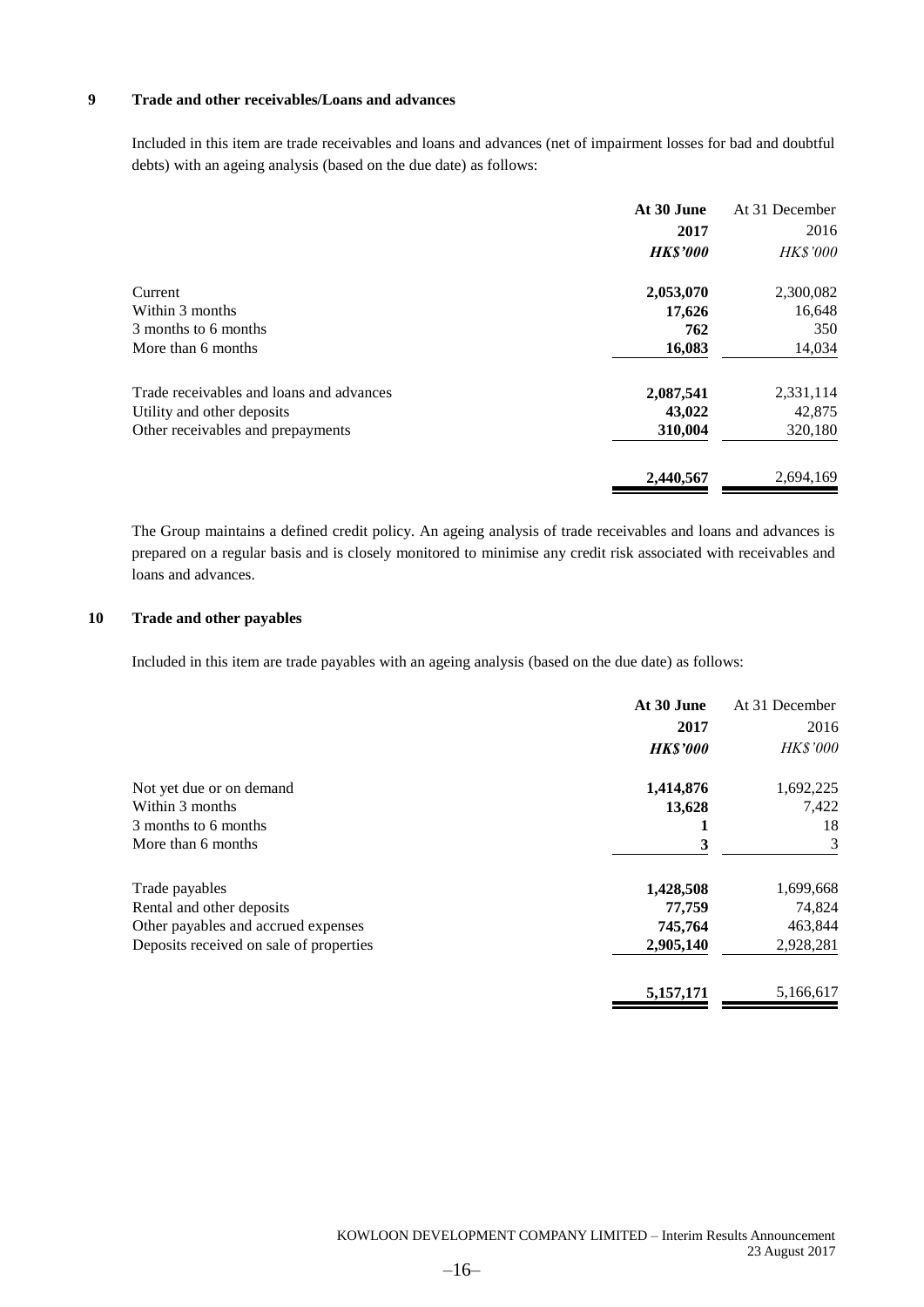#### **11 Oil production assets and Oil exploitation assets**

As at 30 June 2017, the Group had oil production assets of HK\$524,772,000 (31 December 2016: HK\$533,652,000) (included in property, plant and equipment) and oil exploitation assets of HK\$47,656,000 (31 December 2016: HK\$48,156,000). Oil production assets and oil exploitation assets are stated at cost less accumulated depreciation/amortisation and impairment losses.

The gas flaring permit to flare associated gas for conducting normal crude oil production in the South Alibek Oilfield of Caspi Neft TME, a wholly owned subsidiary of Polytec Asset Holdings Limited (73.4% owned by the Group), in Kazakhstan, will expire on 31 December 2017. Caspi Neft TME has been taking all necessary steps to obtain a gas flaring permit valid for a longer period so as to enable it to continue to conduct normal crude oil production after 31 December 2017 and is also currently considering several alternatives to resolve the issue regarding the treatment and utilisation of associated gas permanently, including obtaining approvals from the relevant authorities of the Kazakhstan Government and engaging in active communication with other external parties in order to substantiate the other alternatives. Based on above, the Group considers that there is no indication that gas flaring permits will not be renewed in the future.

As at 30 June 2017, management reassessed the operation and the risk exposures of the Group's oil exploration and production business as a whole and estimated that the estimated recoverable amounts of the oil production and exploitation assets exceeded their carrying values. No impairment loss is considered necessary for the period ended 30 June 2017. The recoverable amount of oil production and exploitation assets were determined based on the value in use calculations applying a discount rate of 12.5% (31 December 2016: 12.5%).

### **FINANCIAL REVIEW**

### *Financial resources and bank borrowings*

Total bank borrowings of the Group amounting to HK\$12,226 million as at 30 June 2017 (31 December 2016: HK\$10,070 million), comprising of HK\$5,136 million repayable within one year and HK\$7,090 million repayable after one year. Taking into account of cash and cash equivalents with an amount of HK\$1,218 million, the Group's net bank borrowings position was HK\$11,008 million as at 30 June 2017. Total loans from ultimate holding company and a fellow subsidiary amounted to HK\$334 million as at 30 June 2017.

The Group's gearing ratio (calculated on the basis of net bank borrowings and total loans from ultimate holding company and a fellow subsidiary over equity attributable to shareholders of the Company) was reduced to 47.7% as at 30 June 2017 (31 December 2016: 49.3%).

During the period under review, sales/presales for the property projects in Hong Kong contributed cash inflows of HK\$823 million to the Group. Furthermore, the Group has recorded approximately of HK\$533 million cash inflows mainly from sales/presales of various development projects in Mainland China.

In April 2017, the Group has successfully completed the land exchange for a residential project located in Tseung Kwan O, Hong Kong, which was acquired from the ultimate holding company in early 2016.

The Group continued to actively engage in the development projects in Hong Kong and Mainland China and expended a total of approximately HK\$700 million for construction costs during the period.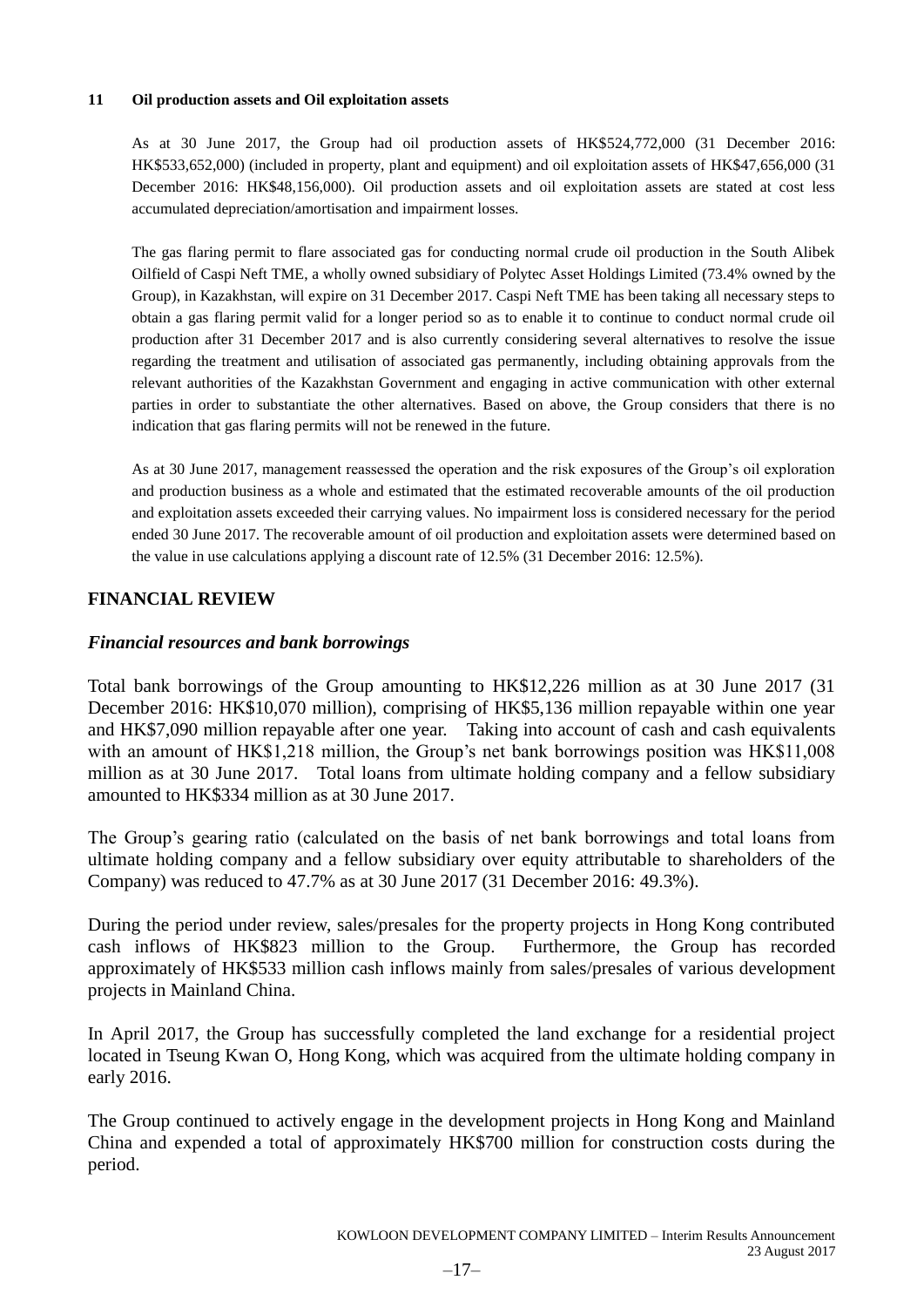All the Group's borrowings are arranged on a floating rate basis. The Group will closely monitor and manage its exposure to interest rate fluctuations and will consider engaging in relevant hedging arrangements when considered appropriate.

With the investments in Mainland China, the Group is exposed to exchange fluctuations in Renminbi ("RMB"). Using external borrowings in RMB together with revenue and cash generated from the development projects in Mainland China, serves as a natural hedge against the exchange rate risk of RMB.

In respect of the Group's oil business in Kazakhstan, the Group is exposed to the exchange fluctuations in the Tenge ("KZT"), the local currency of Kazakhstan, because the majority of operating expenses and capital expenditure are denominated in KZT, while a significant portion of its revenue is denominated in United States dollars. As at 30 June 2017, the Group did not have any outstanding financial instruments entered into for hedging purposes. Nevertheless, the Group is closely monitoring its overall foreign exchange exposure and interest rate exposure and will adopt a proactive but prudent approach to minimise the relevant exposures when necessary.

With the financing facilities in place, recurrent rental income from investment properties, cash inflows from presale/sale of the Group's development projects and the financial support from the ultimate holding company, the Group has sufficient financial resources to satisfy its commitments and future funding requirements.

### *Capital commitments*

As at 30 June 2017, the Group had commitments in connection with the Group's investment properties amounting to HK\$28.3 million.

### *Pledge of assets*

As at 30 June 2017, properties having a value of HK\$20,088 million and bank deposits of HK\$15 million were pledged to financial institutions mainly to secure credit facilities extended to the Group.

### *Contingent liabilities*

The Group has given several guarantees in respect of banking facilities granted to a joint venture in Mainland China. Guarantees have been provided to a joint venture amounting to HK\$847 million, representing a 50% proportional guarantee in respect of HK\$1,694 million term loan facilities. The facilities were utilised to the extent of HK\$1,417 million as at 30 June 2017.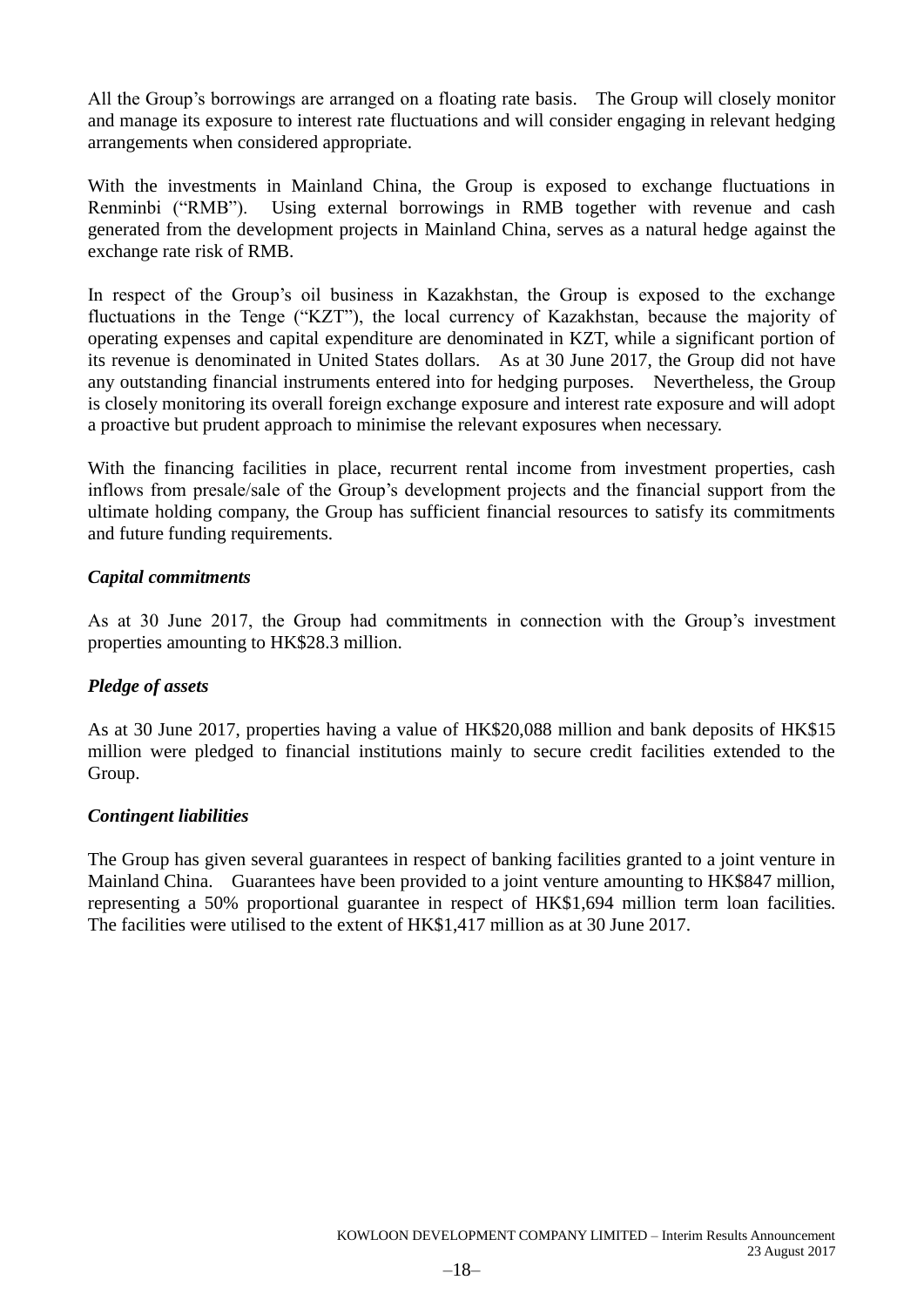### **OTHER INFORMATION**

### *Review of Interim Results*

The Audit Committee of the Company has reviewed the unaudited interim financial statements of the Group for the six months ended 30 June 2017. The Group's independent auditor, KPMG, has conducted a review of the interim financial statements in accordance with Hong Kong Standard on Review Engagements 2410 "Review of interim financial information performed by the independent auditor of the entity" issued by the Hong Kong Institute of Certified Public Accountants.

### *Compliance with the Corporate Governance Code*

During the six months ended 30 June 2017, the Company has complied with all code provisions as set out in the Corporate Governance Code contained in Appendix 14 to the Rules Governing the Listing of Securities on The Stock Exchange of Hong Kong Limited (the "Listing Rules"), with the exception of Code Provisions A.2.1 and A.6.7 as explained below:

### Code Provision A.2.1

Mr Or Wai Sheun, the Chairman, has performed the combined role as the chairman and the chief executive taking charge of the overall operations of the Group. The reason for deviation from the code provision was disclosed in the Annual Report 2016.

### Code Provision A.6.7

All Non-executive Directors and Independent Non-executive Directors attended the Annual General Meeting of the Company held on 7 June 2017 ("AGM"), other than an Independent Non-executive Director who was unable to attend the AGM as he was overseas at the time.

### *Purchase, Sale or Redemption of the Company's Listed Securities*

Neither the Company nor any of its subsidiaries has purchased, sold or redeemed any listed securities of the Company during the six months ended 30 June 2017.

### *Closure of Register of Members*

The Register of Members of the Company will be closed from Monday, 27 November 2017 to Tuesday, 28 November 2017, both dates inclusive. During which period, no transfer of shares will be registered. In order to qualify for the interim dividend, all transfer forms accompanied by the relevant share certificates must be lodged with the Company's share registrar, Computershare Hong Kong Investor Services Limited, at Rooms 1712-1716, 17th Floor, Hopewell Centre, 183 Queen's Road East, Wanchai, Hong Kong for registration not later than 4:30 pm on Friday, 24 November 2017.